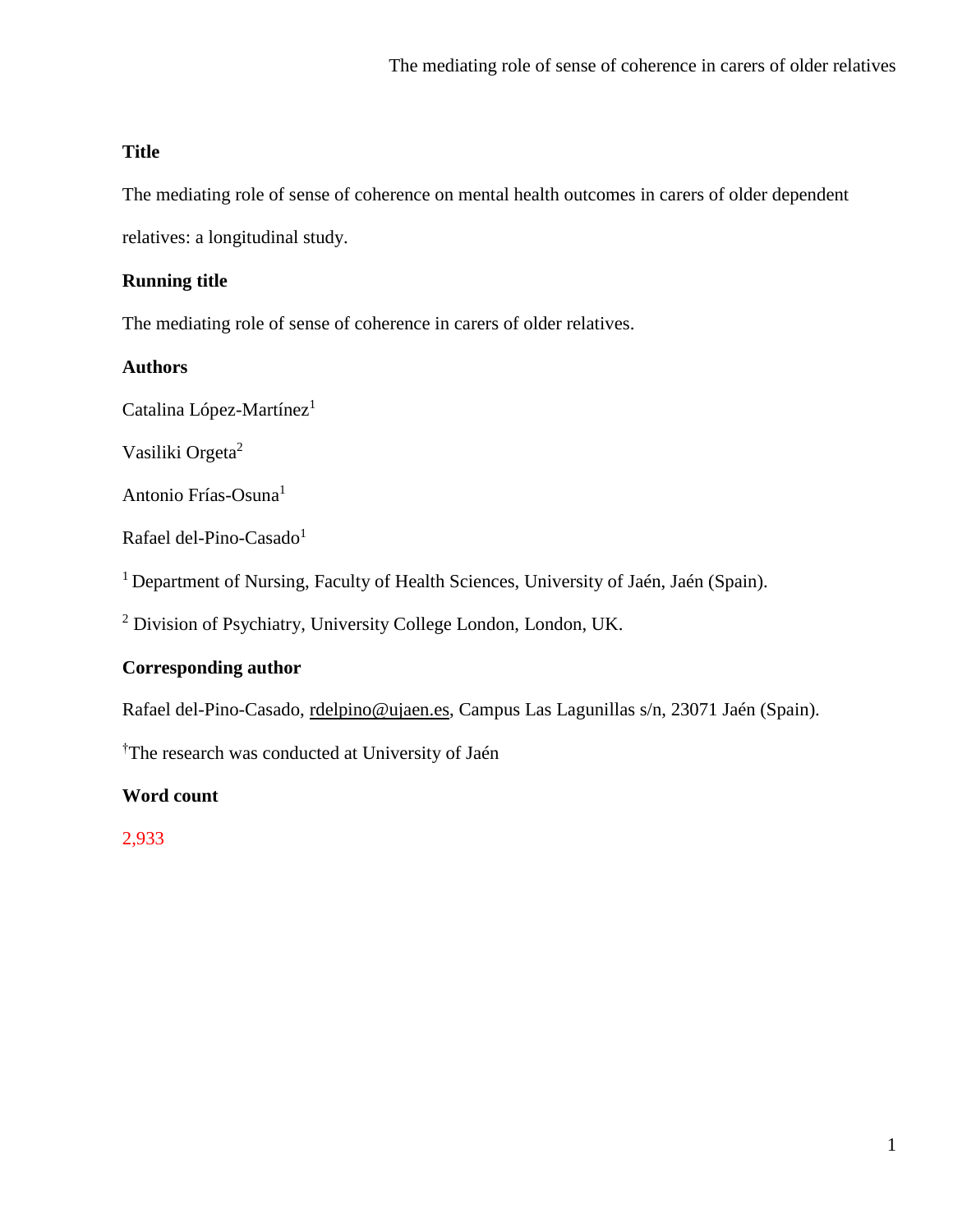# **Acknowledgements**

We would like to thank all carers who agreed to take part in the study.

# **Funding Sources**

None.

# **Conflict of interest statement**

No conflict of interest has been declared by the authors.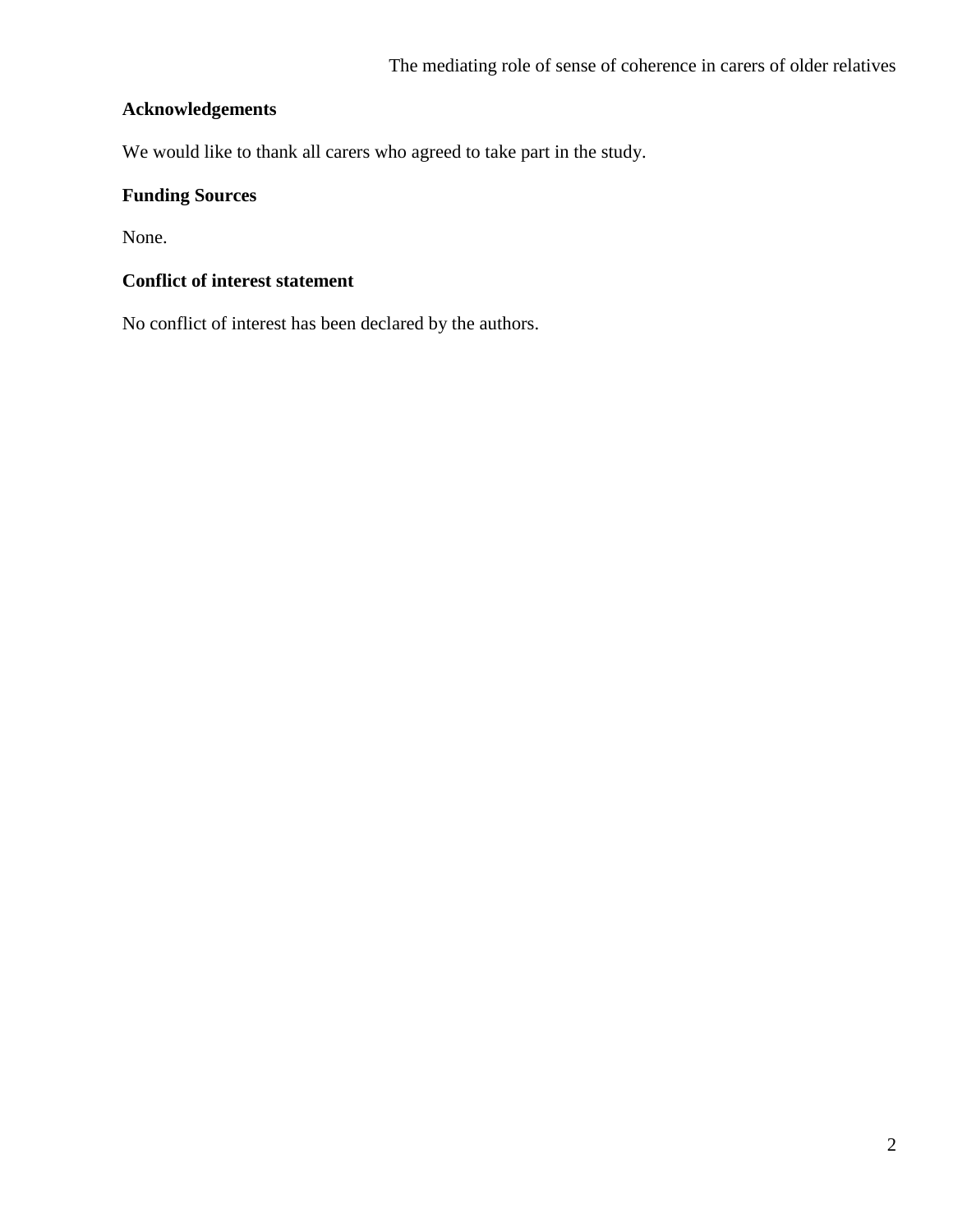#### **Abstract**

**Background:** Sense of coherence (SOC) is an important protective factor for carer well-being but research to date remains cross-sectional, focusing primarily on the direct effects of SOC on carers' mental health. The study's aim was to investigate the mediating role of SOC in the longitudinal relationship between caregiver strain and carers' psychological health, and its stability over time.

**Methods:** Prospective longitudinal study conducted in Jaén (Spain) with a probabilistic sample of 132 carers of older people, with data collected at baseline and at one-year follow-up. We measured SOC, caregiver strain, anxiety and depressive symptoms, and several care recipient characteristics and intensity of care provided. We used multiple linear regression modelling and the Sobel test to analyse mediation effects.

**Results:** SOC was significantly negatively longitudinally associated with both anxiety (β= -0.38, p= 0.001) and depressive symptoms ( $\beta$ = -0.28, p= 0.023), after controlling for several confounders. SOC mediated both the relationship between caregiver strain and anxiety and caregiver strain and depressive symptoms (Sobel test;  $p < 0.001$  for anxiety and  $p < 0.001$  for depressive symptoms). Differences between baseline and one-year follow-up SOC scores were not statistically significant  $(p= 0.617)$ .

**Conclusions:** SOC appears to buffer the impact of caregiver strain on symptoms of depression and anxiety in informal carers of older people. Our data showed that SOC is an important psychological resource for carers that remained relatively stable under non-experimental conditions over a period of one year in this sample. Findings suggest that interventions aimed at strengthening SOC may protect carer psychological well-being.

**Keywords**: family carers; sense of coherence; mental health; caregiver strain; anxiety; depression; older relatives; mediating role.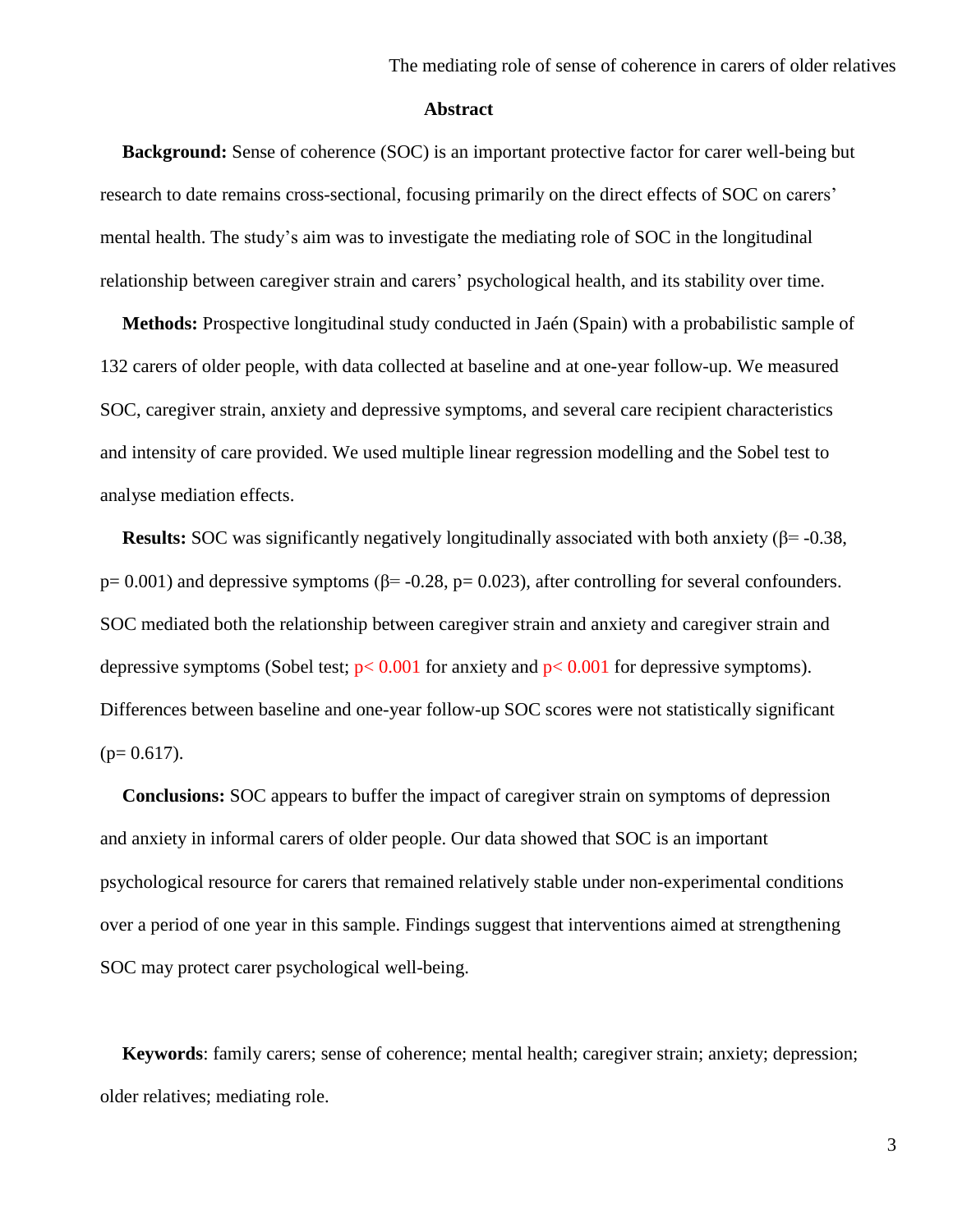# **Key points:**

- Sense of coherence mediates the relationship between psychological distress and caregiver strain in family carers of dependent older people
- Sense of coherence is an important psychological resource for carers that remained relatively stable over a period of one year in this sample
- Findings suggest that sense of coherence appears to buffer the impact of caregiver strain on symptoms of depression and anxiety in informal carers
- This study cannot rule out the possibility of reverse causation in the relationship between SOC and psychological distress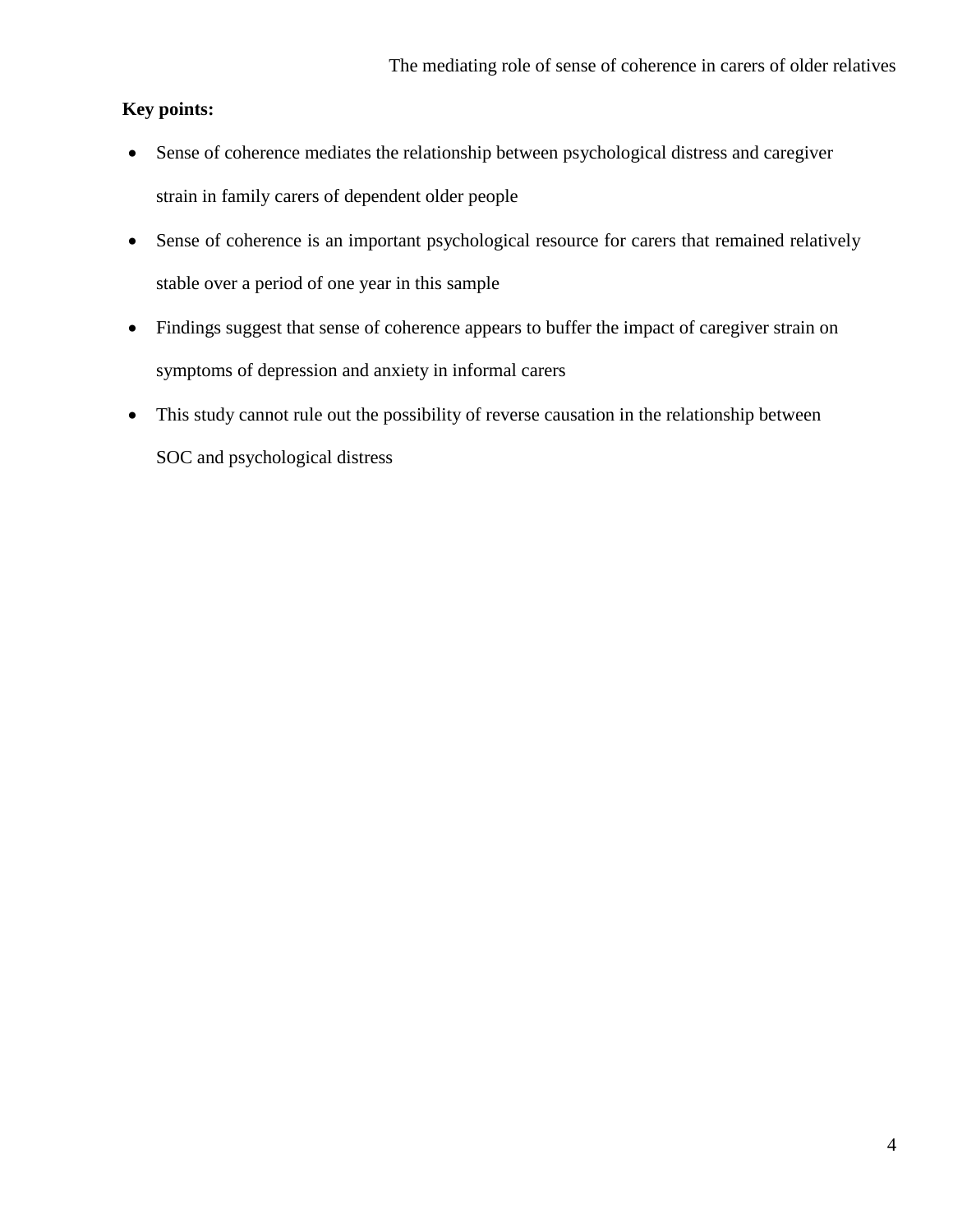### **Introduction**

Due to population ageing and rising global life expectancy<sup>1</sup>, the number of older people who require full-time support and are dependent on family carers is increasing and will continue to do so <sup>2</sup>. Informal carers comprise between 10-20% of people aged over 50 in developed nations, with their social, caring and economic contribution being the main source of care and support provided to dependent older people. Although caregiving can be rewarding, it is generally associated with an increased risk of negative psychological outcomes <sup>34</sup>. Caring for dependent older people can lead to high levels of burden of care which can manifest as strain in a number of ways, increasing caregiver stress<sup>5</sup>. Pearling and colleagues' model <sup>6</sup> identifies four main areas that can contribute to caregiver stress: the background context (such as availability of support), primary stressors of the illness (such as level of assistance required), secondary role strains (such as family conflict), and intrapsychic strains such as personality and role captivity.

Caregiver strain is generally considered as capturing the subjective perception of burden experienced by carers, such as the physical and emotional impact of caring, as well as objective dimensions of strain  $7.8$ . Several studies have shown that caregiver strain appears to be the most potent contributor to symptoms of depression and anxiety in carers <sup>9</sup>. Previous research has identified similarly high levels of anxiety and depressive symptoms across several caregiving groups such as carers of stroke survivors  $^{10}$ , carers of people living with dementia  $^{11}$  and those caring for people surviving cancer<sup>12</sup>. Knowing which factors may protect carers from high levels of strain and psychological distress is essential for effective strategies of prevention.

The salutogenesis hypothesis proposed by Antonovsky  $13$  is a highly prominent theory arguing that generalised resistance resources (GRR) facilitate greater adaptation and resilience to stress, protecting individuals' well-being and allowing them to sustain higher levels of psychological health. Amongst these, sense of coherence (SOC), referring to a dispositional orientation of individuals'

5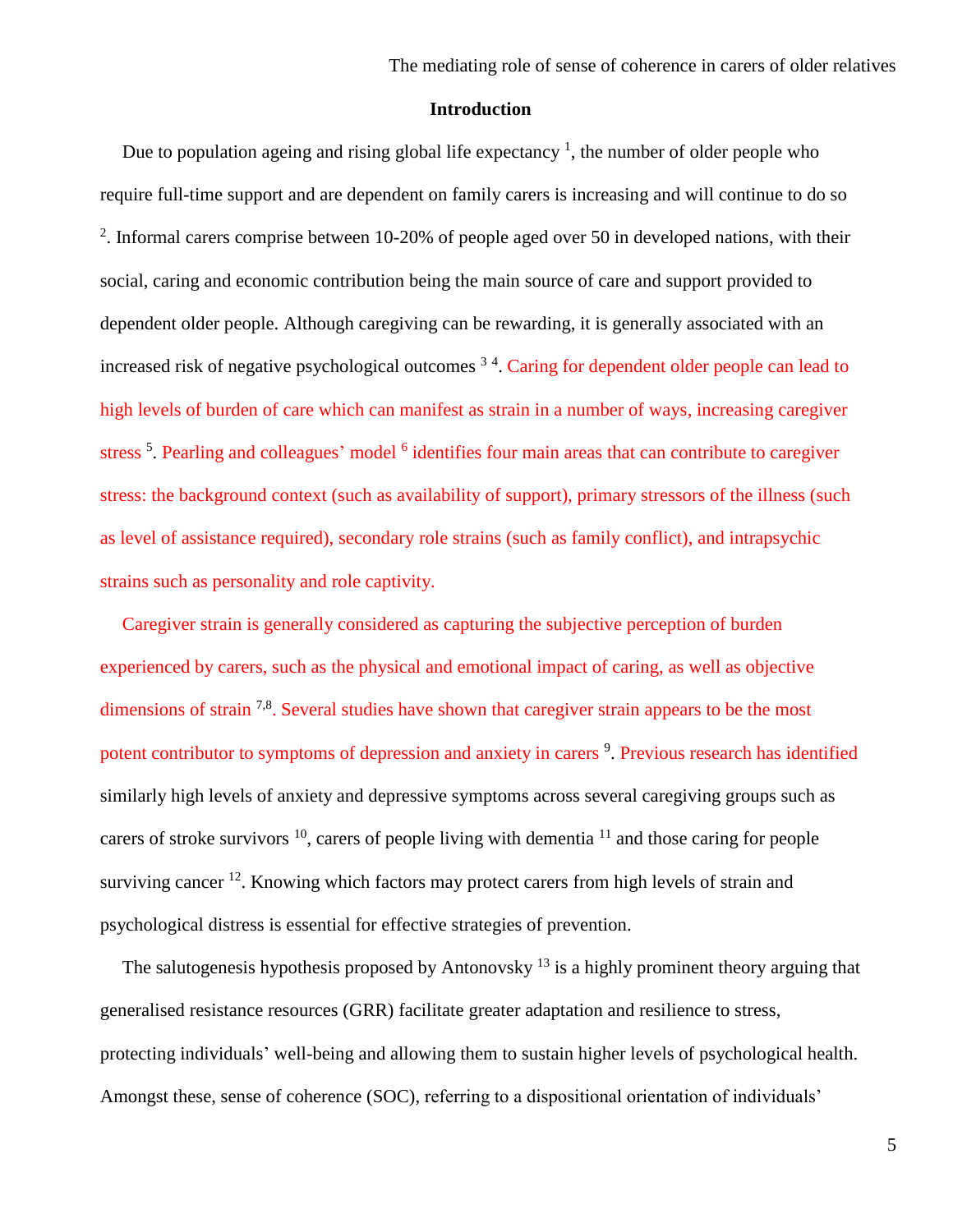ability to maintain a positive life orientation, has been widely researched  $14$ . SOC is conceptualised as comprising three psychological dimensions known as comprehensibility, manageability and significance  $^{13}$ . Comprehensibility refers to the extent to which a person perceives stimuli and events as rationally understandable, whereas manageability is the degree to which a person feels that resources at his/her disposal may be enough to satisfy his/her needs. Significance or meaningfulness refers to the extent to which a person feels that life has an emotional meaning and therefore problems to be addressed are worth committing and resolving. Thus, SOC has been theoretically conceptualised as an important mediating factor between stressful events and well-being, acting as a buffer against stress  $^{15}$ , remaining relatively stable across the life span  $^{14,16}$ .

Salutogenesis theory argues for two key mechanisms hypothesised to play an important role in mediating the association between SOC and carer distress <sup>13</sup>. The first mechanism refers to behavioural aspects of SOC whereby carers' actions are directly influenced by their level of SOC, and a second perceptual mechanism whereby stressors perceived as less benign are less stressful, supporting greater understanding of the situation and resources available  $17$ . In line with this hypothesis, several studies in the caregiving literature have shown that carers with high SOC are more resilient to caregiving stress <sup>18</sup>, and are better able to mobilise support and resources available, making them less vulnerable to psychological distress <sup>19</sup>.

Despite the increasing research interest in the association between SOC, caregiver strain, and psychological distress <sup>20</sup> most studies to date remain largely cross-sectional. In addition, the majority of studies assess the direct effects of SOC on carers' health cross-sectionally, with no studies examining longitudinally the mediating role of SOC on carer outcomes <sup>21-23</sup>. Data in relation to the stability of SOC over time remain limited, with conflicting reports in the literature, as to whether SOC remains stable  $^{24}$ , or may in fact change over time  $^{18}$ .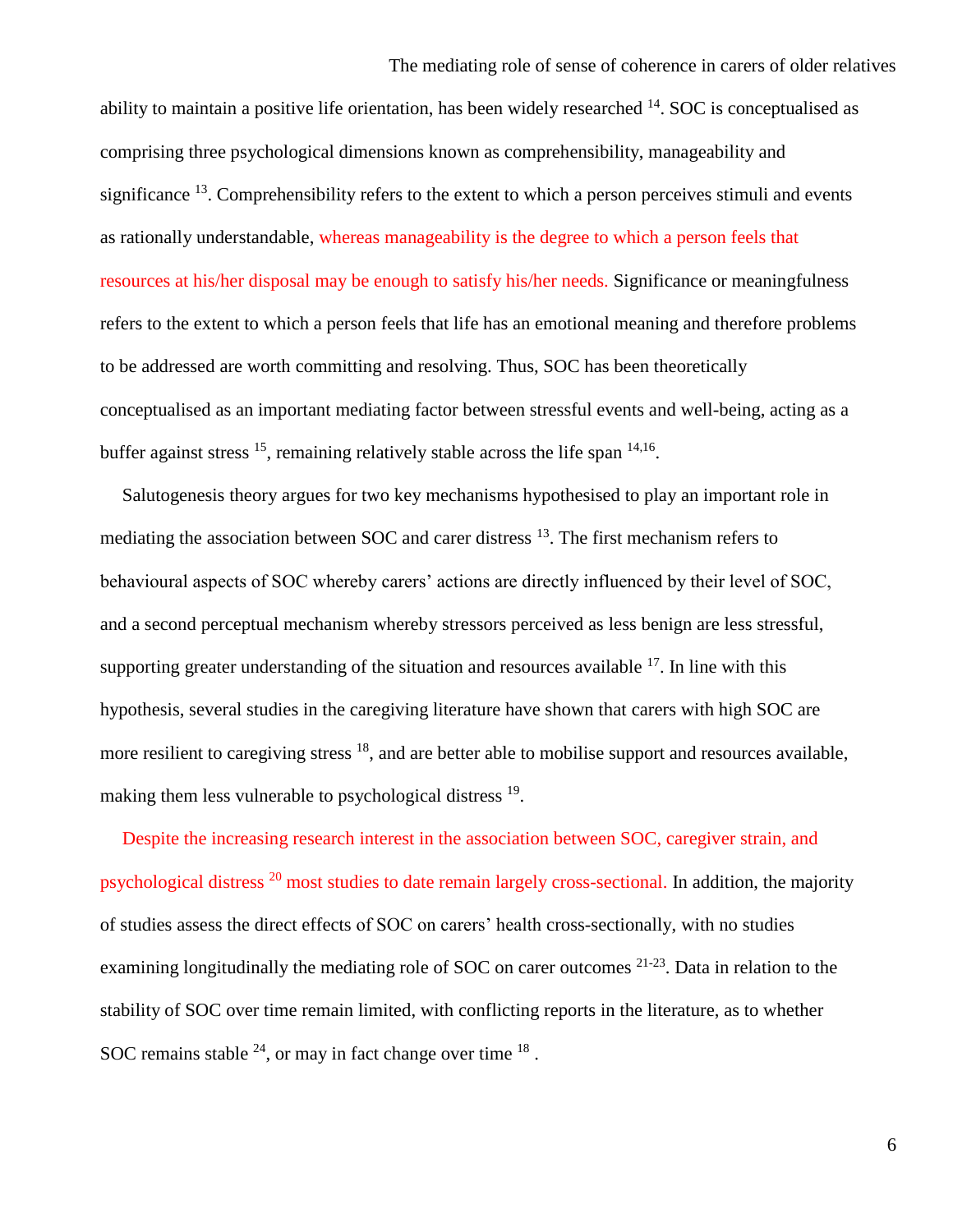Our main aim in the present study therefore was to examine the longitudinal relationship between SOC, caregiver strain, and carer psychological distress, and specifically assess the hypothesis that SOC will mediate the effects of caregiver strain on both anxiety and depressive symptoms. Caregiver strain was defined in line with the definition provided by Pearling and Schooler  $25$  whereby both *strain* and *stressor* are perceived as interchangeable concepts, capturing carers' physical and emotional responses to caregiving challenges. Based on previous research indicating that a range of care recipient characteristics—such as levels of neuropsychiatric symptoms, cognitive and functional impairment,—and intensity of care provided – are important contributors of caregiver strain,  $6,12$  and empirically related to both anxiety and depression  $^{26}$ , we controlled for these variables in our analyses. Our secondary aim was to examine the stability of SOC over time given conflicting reports in the literature.

#### **Methods**

#### **Design, setting and sample**

This study used a longitudinal design with a 1-year follow-up comprising two measurement timepoints (baseline [T1] and follow-up [T2]). Participant inclusion criteria were: a) being the main caregiver (primary responsibility for the care provided) to a person aged 65 years or over who is dependent in at least one activity of daily living (basic or instrumental), b) aged 18 or over with kinship ties to the care recipient and c) providing daily care. The study population was carers of older relatives living in the Jaén-Nordeste District, comprising of a population of 175,000 inhabitants spread between both rural and urban areas. The final sample included 132 participants, selected by systematic random sampling from the census of family carers of older dependents (4,545 caregivers).

Carers in this population had the characteristics of the Mediterranean model of informal caregiving<sup>27</sup>: a) positive family attitudes towards older dependent relatives' care; b) high female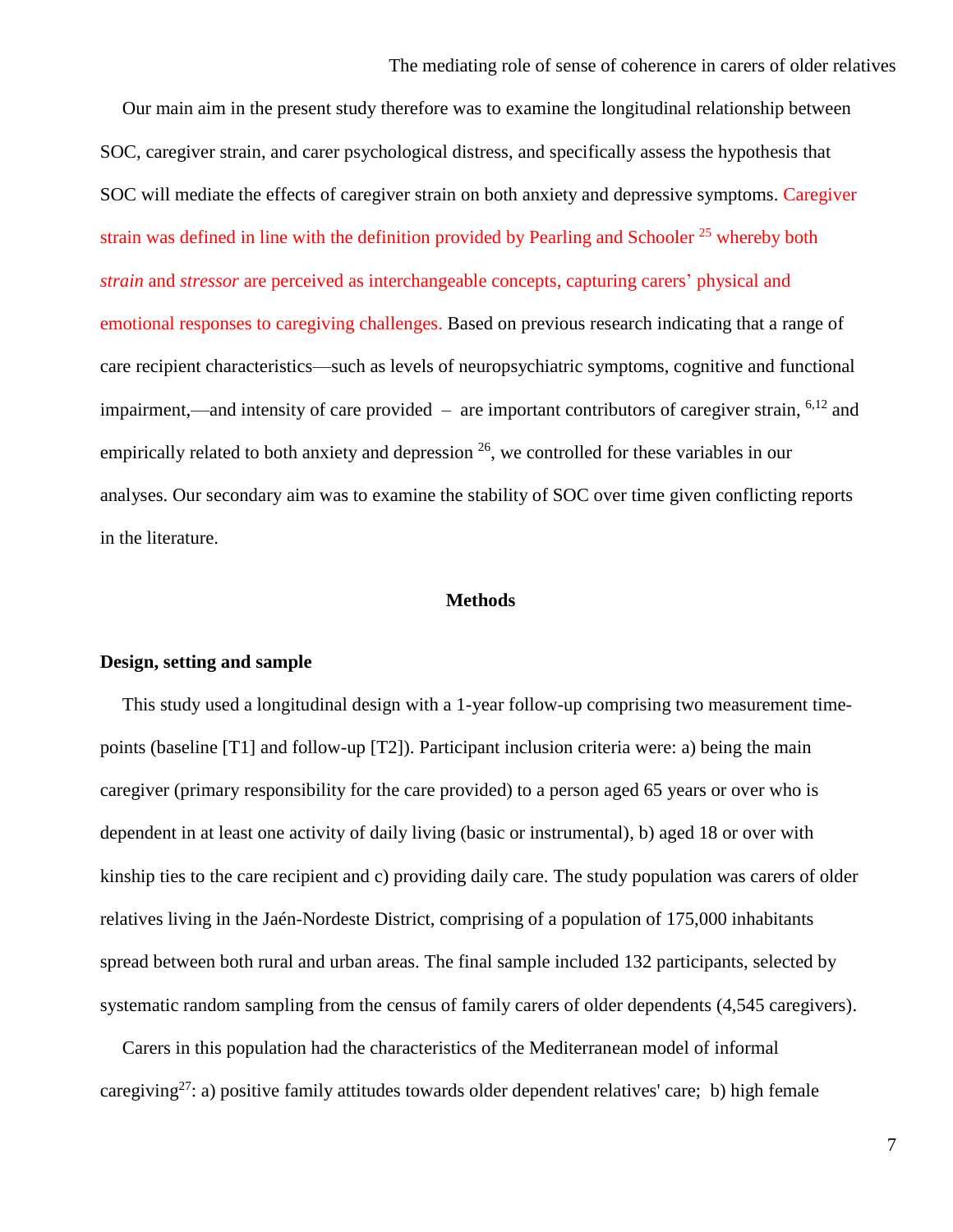#### **Measurements**

SOC was measured by Antonovsky's <sup>13</sup> Orientation to Life Questionnaire-13 validated in Spanish by Virués-Ortega, Martínez-Martín, del Barrio, and Lozano<sup>30</sup>. This questionnaire consists of 13 items answered on a Likert type scale ranging from 1-7 (range: 13 - 91), with higher scores indicating higher levels of SOC. Cronbach's alpha was 0.79. We measured caregiver strain using the Spanish version of the Caregiver Strain Index <sup>8</sup>, validated by López Alonso, and Moral Serrano <sup>31</sup>, comprising 13 items (range of scores 0 to 13), with scores directly proportional to level of strain. Cronbach's alpha was 0.78.

Anxiety and depressive symptoms were measured using the validated Spanish version  $^{28}$  of the Goldberg Scale  $32$ , comprising two separate subscales (9 items each; range: 0 - 9; higher scores indicative of higher levels of symptoms). Cronbach's alpha scores were 0.83 and 0.84 respectively.

As control variables, we included several care recipient characteristics, and intensity of care provided. We measured functional capacity using the Spanish version  $^{33}$  of the Barthel Index  $^{34}$ (Cronbach's alpha: 0.89) and presence of cognitive impairment with the validated Spanish version of the Pfeiffer Test  $35\frac{32}{1}$  (Cronbach's alpha: 0.89). Behavioural symptoms were assessed with the Spanish version of the Neuropsychiatric Inventory <sup>36</sup> validated by Vilalta-Franch, Lozano-Gallego, Hernández-Ferrándiz, Llinás-Reglá, López-Pousa, and López<sup>37</sup> (Cronbach's alpha: 0.82) evaluating frequency and severity of behavioural symptoms. Intensity of care was measured using the DeCuida questionnaire designed and validated by Serrano-Ortega, Frias-Osuna, Recio-Gomez, and del-Pino-Casado <sup>38</sup> (Cronbach's alpha: 0.86). This questionnaire assessed frequency of care provided and level of dependency of the care recipient on each need attended to. Data on care recipient illness were derived from clinical records.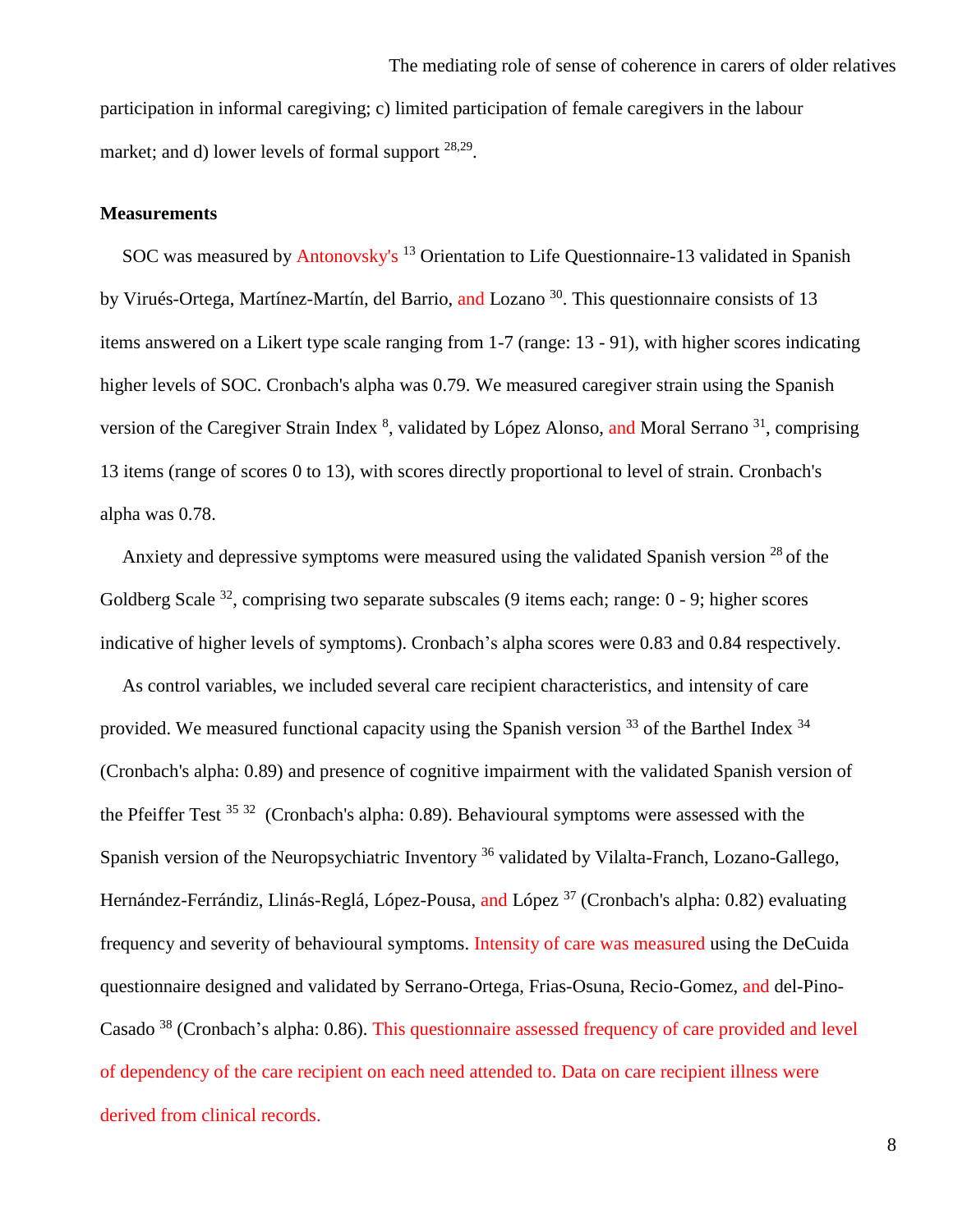### **Procedures**

The study was approved by the Research Ethics Committee of Jaén and followed the standards of the Declaration of Helsinki<sup>39</sup>. All participants provided informed consent prior to being recruited to the study. We conducted a small pilot study  $(N = 20)$  to evaluate data collection procedures and introduce any necessary amendments. Family nurses contacted participants directly and all data were collected by trained nurses interviewing family carers at home (2015-2016). None of the family carers originally contacted refused participation to the study. At 1-year follow-up, 81 participants (61.4 %) completed data collection. Reasons for loss to follow-up were: care recipient death (33), admission of care recipient to a nursing home (9), no longer being a carer (6), moving out of the area (2); and carer looking after more than one dependent person (1) (total losses: 51; 38.6 %).

### **Data analysis**

For the descriptive analysis, we measured central tendency and dispersion for the quantitative variables, and percentages for the qualitative variables. For the bivariate analyses, we used the Mann-Whitney U test (non-normality data) and Pearson's chi-square tests comparing participants who remained in the study and those lost at T2. We used Student's t-tests to analyse differences between baseline and follow-up SOC scores.

We tested the longitudinal mediation effect of SOC on the relationship of caregiver strain with anxiety and depressive symptoms using a Generalized Estimating Equations (GEE) model $^{40}$ . We used Baron and Kenny's criteria  $41$  to define mediation (Figure 1): (1) variations in levels of the independent variable significantly account for variations in the presumed mediator (path a), (2) variations in the mediator significantly account for variations in the dependent variable (path b), and (3) when the mediator is added to the model (path c'), the effect of a significant relationship between the independent and dependent variable (path c) is reduced (partial mediation) or is no longer significant (complete mediation; no direct effect). To test these conditions, GEE models were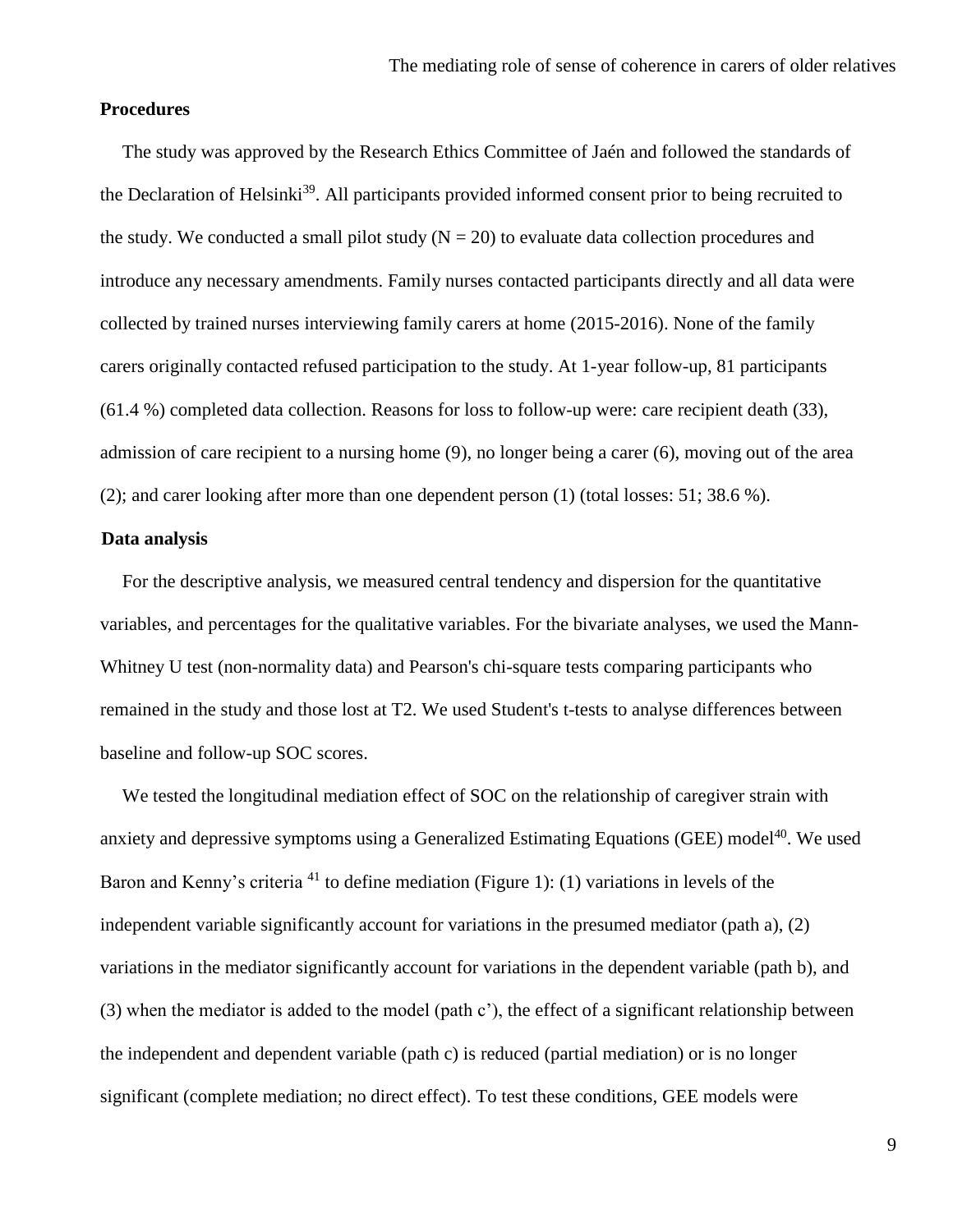executed in each of the paths described above: (1) SOC on caregiver strain (path a), (2) anxiety or depressive symptoms on SOC (path b), (3) previous regressions including caregiver strain as other independent variable (path c') and anxiety or depressive symptoms on caregiver strain (path c). We used the Sobel test <sup>42</sup> with standardized coefficients and standard errors from GEE models to test for the significance of the mediation effect.

This space is for Figure 1

We used multivariate regression analyses to assess the effect of SOC at T1 on anxiety and depressive symptoms at T2. In each model, we used the dependent variable at T1 as a control variable, along with the initially defined control variables (function, cognitive impairment, neuropsychiatric symptoms of the care recipient and intensity of care). All data analysis were carried out using IBM SPSS Statistics, version 24.0 (IBM Corp, Armonk, NY, USA).

#### **Results**

### **Description of the sample**

Carers had a mean age of 56.3 years  $(SD= 11.8)$ , with women accounting for 86.5% of the sample. Daughters and spouses were the most frequent kinship groups (74.2% and 12.9% respectively) and average time spent caring was 13.4 hours per day. Care recipient average age was 85.2 years (SD=6.2), with the majority being women (75%). Characteristics of the sample are presented in Table 1. Table 2 shows descriptive data of the main and control variables at both T1 and T2. There were no statistically significant differences between participants who remained in the study and those that were lost (see Table 3).

This space is for Tables 1, 2 and 3

#### **Evolution of SOC**

SOC scores ranged from 31 to 89 at baseline, with an average score of 63.6 points. Follow-up measurement scores ranged from 27 to 87, with the average being 64.1. T-tests showed that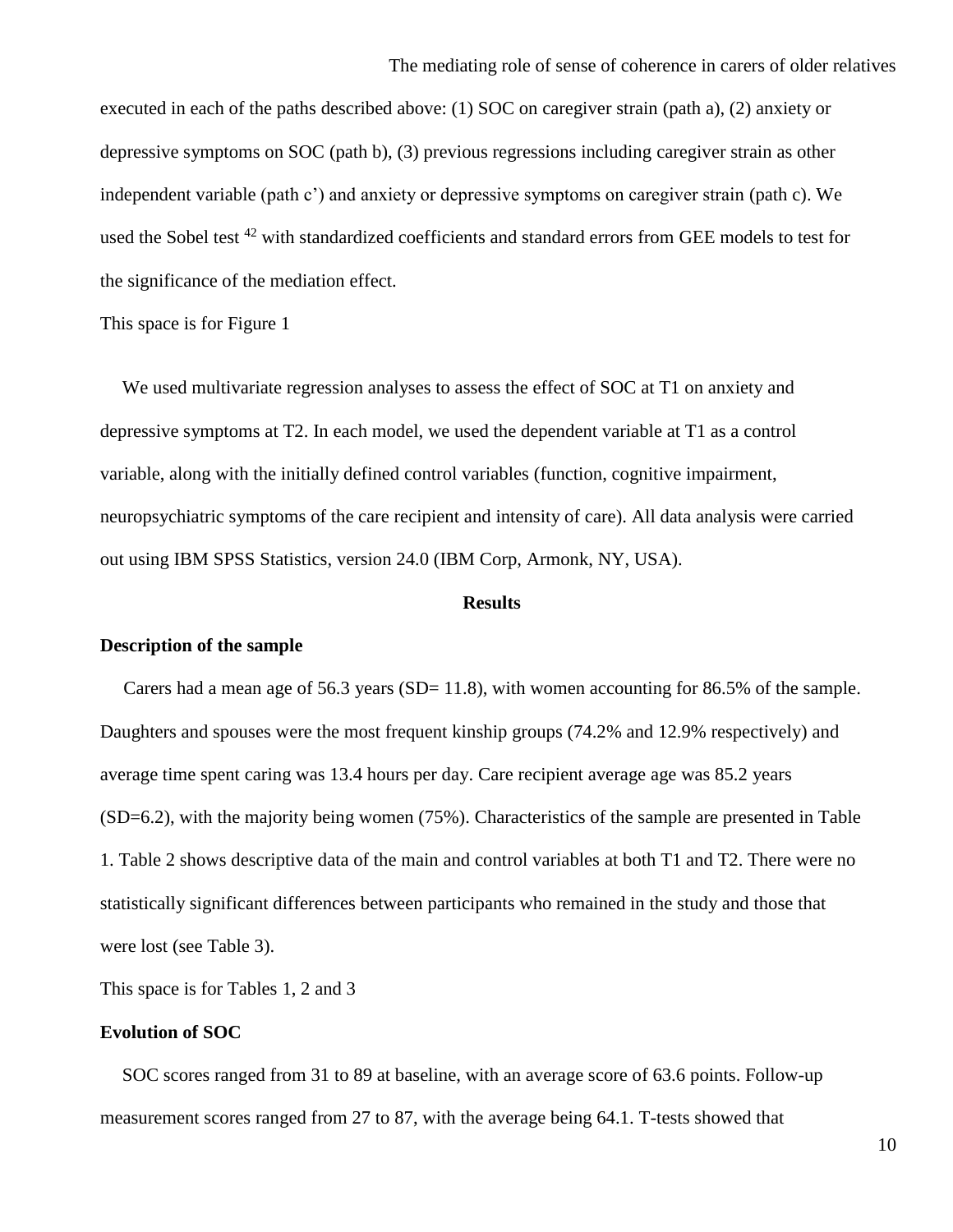differences between the first and second SOC measurements were not statistically significant (t value: 0.50, degrees of freedom: 80,  $p= 0.617$ ), suggesting that SOC remained relatively stable in a period of one year.

#### **Mediating effect of SOC**

Figures 2 shows the results of our GEE analysis for the mediating effect of SOC in the relationship between caregiver strain with depressive symptoms and anxiety. As can be seen from this Figure the three mediation conditions of Baron and Kenny  $^{41}$  were supported. Because the effect in path c' is smaller than in path c but still significant, following Baron and Kenny's criteria <sup>41</sup> the mediation is considered as partial for both anxiety and depressive symptoms. The Sobel test confirmed this effect for both anxiety ( $z = 5.25$ ,  $p < 0.001$ ) and depressive symptoms ( $z = 6.18$ ,  $p <$ 0.001).

This space is for Figure 2

## **Longitudinal effects of SOC on anxiety and depressive symptoms**

We regressed anxiety at T2 on SOC (T1), anxiety at T1 and control variables (function, cognitive impairment, neuropsychiatric symptoms and intensity of care). We eliminated intensity of care from the regression model due to collinearity (tolerance level was 0.14). The final model (Table 4), showed a negative association between SOC at T1 and anxiety at T2 ( $\beta$  = -0.38, p= 0.001), with the model explaining 54.0% of the variance in anxiety (T2).

This space is for Table 4

We regressed depression at T2 on SOC (T1), depression at T1 and control variables (function, cognitive impairment and neuropsychiatric symptoms) by eliminating intensity of care as before due to collinearity (tolerance level was 0.12). The final model (Table 4), showed a negative association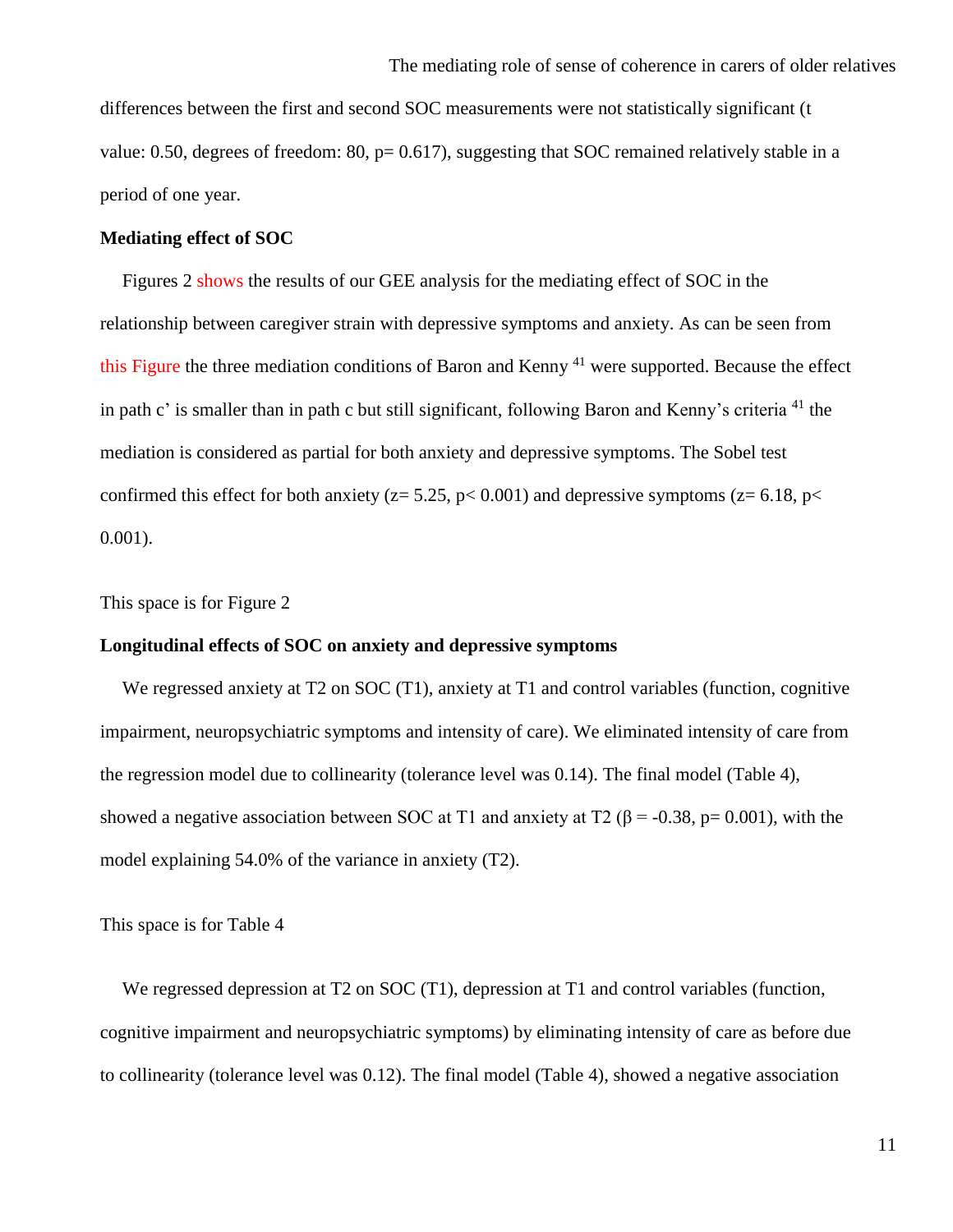between SOC (T1) and depression at T2 ( $\beta$  = -0.28, p= 0.023) with the model explaining 43.0% of the variance in depression at T2.

#### **Discussion**

To our knowledge, this is the first longitudinal study reporting on the mediating effect of SOC on the relationship between caregiver strain and psychological distress in carers of older relatives. An important contribution of our study is that we have been able to demonstrate that sense of coherence mediates the effect of caregiver strain on symptoms of anxiety and depression in carers. We employed a longitudinal design whilst controlling for several potential confounders which increases the external validity of our findings, and our use of probabilistic sampling overcomes important methodological limitations of previous research. The sample recruited in our study is generally representative of the population of informal carers in Spain <sup>43</sup> and is broadly similar in respect to levels of SOC with European studies in the literature <sup>44</sup>. Our study is in line with research showing that SOC is an important stress mediator between caregiver strain and negative psychological outcomes in family carers <sup>45</sup>.

### **The mediating effect of SOC and its evolution over time**

We found that SOC mediated the relationship between caregiver strain and psychological distress indicating that low levels of caregiver strain are likely to lessen carers' anxiety and depressive symptoms via their levels of SOC. Caregiver strain is comprised of cognitively appraising the caregiving situation as a highly stressful event <sup>46</sup> leading to increased levels of anxiety <sup>9</sup> and depression<sup>4</sup>. Our results suggest that SOC may be an important therapeutic target in carers with high risk of anxiety and depression and high caregiver strain. We additionally explored the evolution of SOC over time. Our finding that SOC remained relatively stable over a period of one year in this sample is in line with prior studies in the literature  $24,47,48$ , and Antonovky's original hypothesis of the stability of the construct over time  $13$ .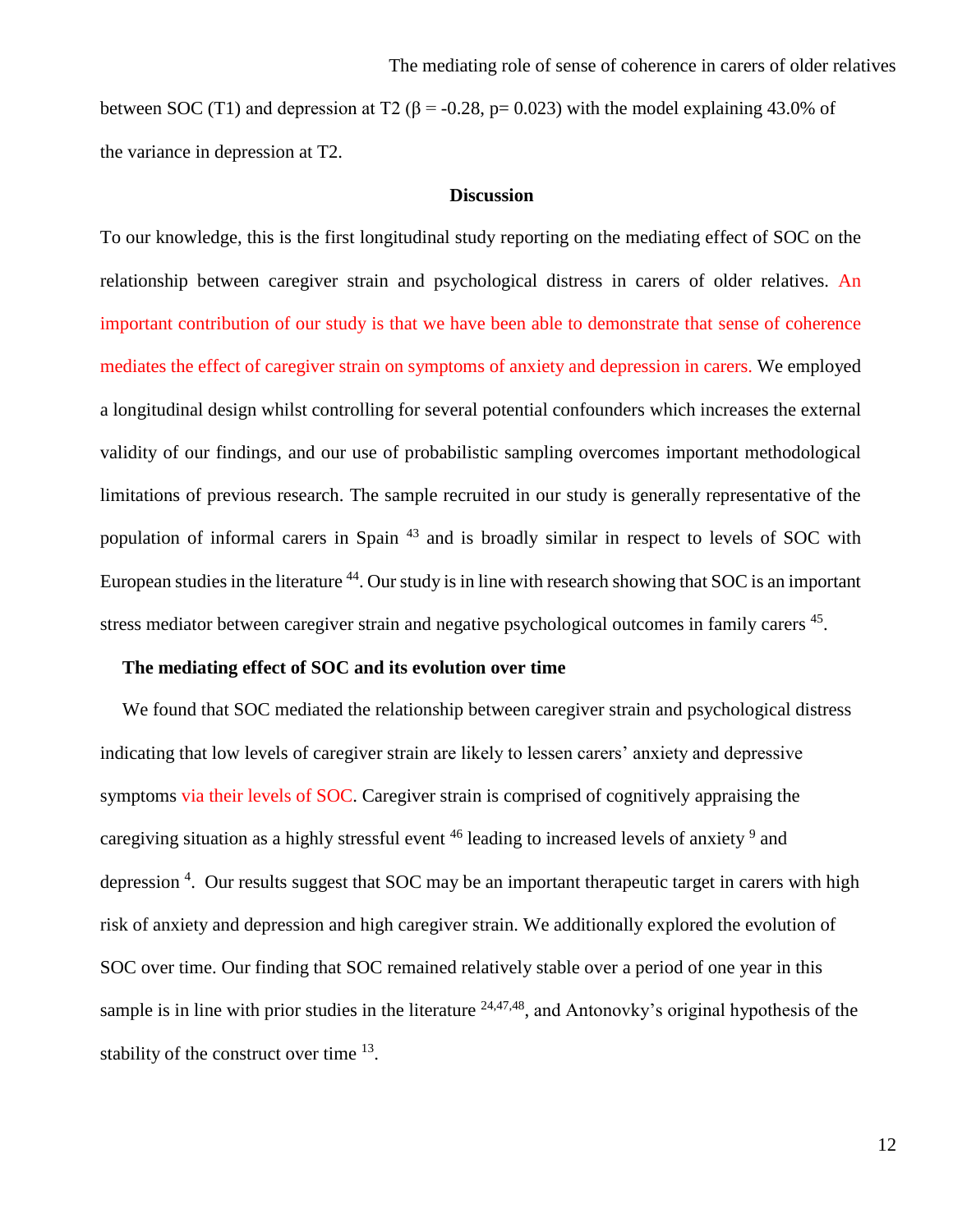Our results provide further support for coping theories positing that carers with high SOC are less likely to experience high levels of anxiety and depressive symptoms over time. According to theoretical models proposed by Lazarus, Folkman<sup>49</sup>, stress and its negative consequences occur when an individual assesses potentially stressful situations as a threat to which the person cannot respond to. Our data support previous theory and research on the important role of SOC as a key psychological resource supporting carers' resilience and ability to cope with stressors, which in turn protects their psychological health  $50, 51$ .

Our results have important clinical implications for the provision of interventions supporting carers. Evidence that SOC plays an important role in the adaptation process of becoming a family carer, and acts as a protective factor, suggests that interventions aimed at strengthening SOC such as coping interventions <sup>52</sup>, problem solving therapy <sup>53</sup>, or lifestyle interventions <sup>54</sup> may protect carers' psychological well-being long-term. Future longitudinal and intervention studies are needed to investigate whether SOC is responsive to change. These studies should include guidance to carers completing SOC questionnaires, in order to make questions relevant to the caregiving population and thus improve face validity <sup>55</sup>.

### **Limitations**

Despite several strengths, our study has several important limitations. Although, we found that carers who dropped out of the study were not significantly different from those who completed follow-up measures, it is likely that these participants had worst outcomes at T1. Our study cannot rule out reverse causality, therefore our results remain limited and should be interpreted with caution. Our sample was comprised of a very heterogeneous care recipient population which limits our findings. The use of self-report measures may have led to biased reporting and we only measured SOC after caregiving has commenced. Future studies should investigate the association of SOC and mental health outcomes in separate groups of informal caregivers and the predictive value of SOC in the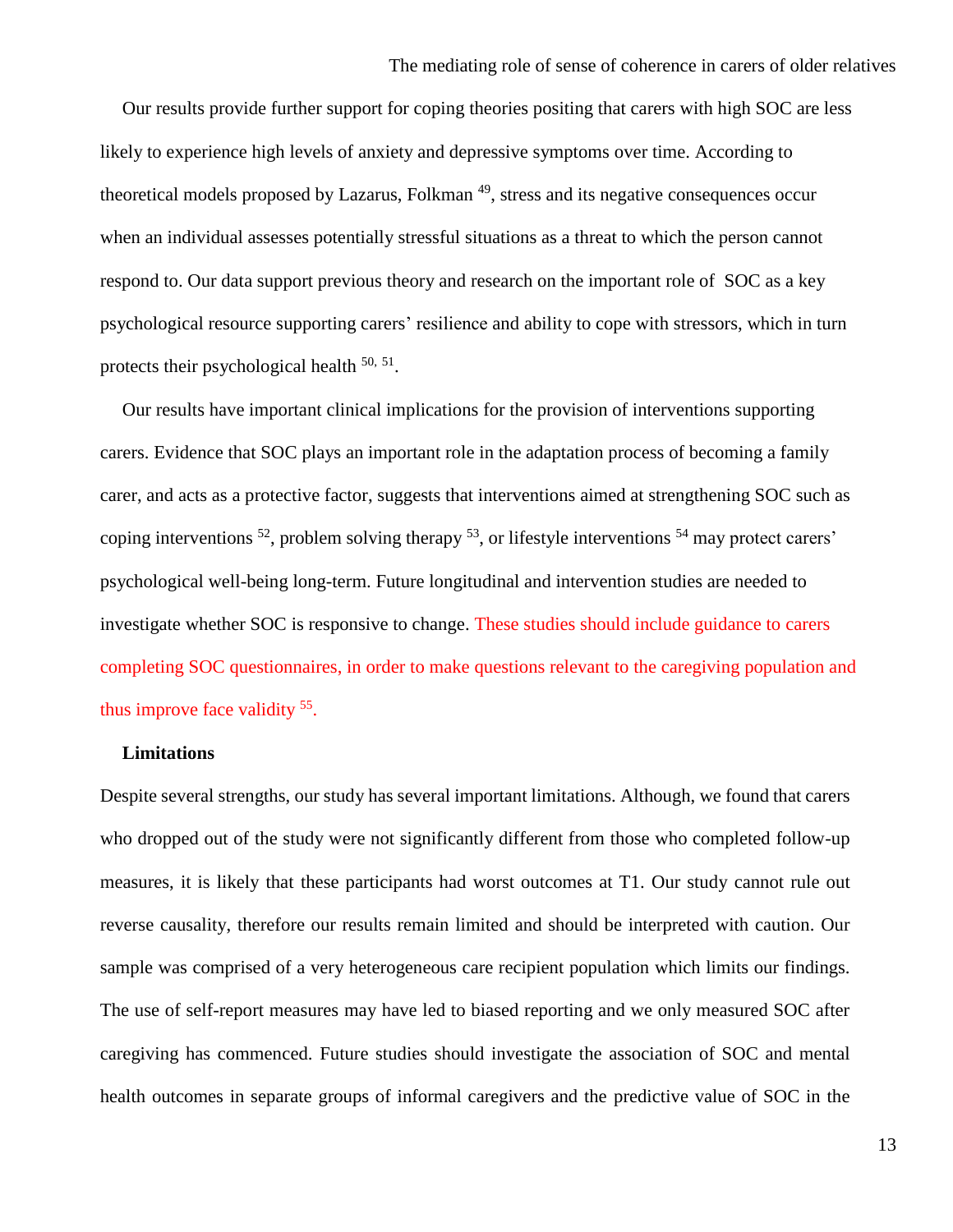context of caregiving transitions from early support to increased levels of care. Although the CSI primarily measures stress and strain associated with the caregiving role, it is not a unidimensional scale of subjective burden but additionally captures several objective burden parameters related to caregiving. We were not able to examine the potential effect of financial resources, social support, or general self-efficacy. Further research is warranted on the contribution of unmet needs and access to community resources in predicting carer well-being and how these factors may affect carer resilience.

### **Conclusions**

Our results show that in carers of dependent older relatives SOC mediates the relationship between caregiver strain and psychological distress. SOC is an important psychological resource, which remained relatively stable under non-experimental conditions in this sample within a period of one year. Future longitudinal studies are needed to investigate the relationship between SOC, caregiver strain and psychological distress in informal carers of dependent older people.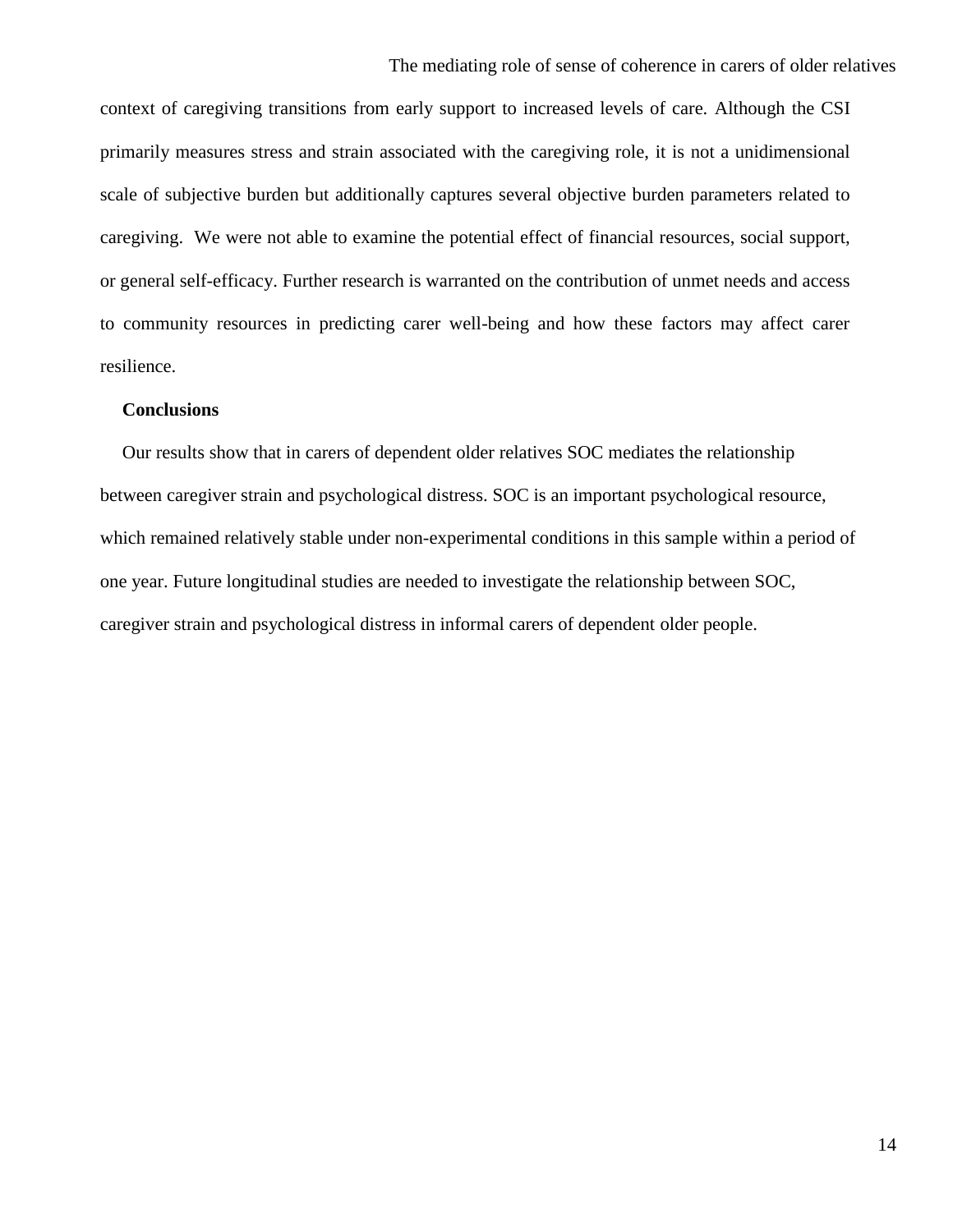#### **References**

- 1. United Nations. Ageing. 2019; https:/[/www.un.org/en/sections/issues-depth/ageing/.](http://www.un.org/en/sections/issues-depth/ageing/) Accessed 2/05/2019.
- 2. United Nations; Department of Economic & Social Affairs. *World Population Ageing 2015.* New York, NY: United Nations; 2015.
- 3. van der Lee J, Bakker TJ, Duivenvoorden HJ, Droes RM. Multivariate models of subjective caregiver burden in dementia; a systematic review. *Ageing Res Rev.* Mar 24 2014;15:76-93.
- 4. del-Pino-Casado R, Rodriguez Cardosa M, Lopez-Martinez C, Orgeta V. The association between subjective caregiver burden and depressive symptoms in carers of older relatives: A systematic review and meta-analysis. *PLoS One.* 2019;14(5):e0217648.
- 5. Bradshaw LE, Goldberg SE, Schneider JM, Harwood RH. Carers for older people with co-morbid cognitive impairment in general hospital: characteristics and psychological well-being. *Int. J. Geriatr. Psychiatry.* Jul 2013;28(7):681-690.
- 6. Pearlin LI, Mullan JT, Semple SJ, Skaff MM. Caregiving and the stress process: An overview of concepts and their measures. *Gerontologist.* 1990 Oct 1990;30(5):583-594.
- 7. Cheng ST. Dementia Caregiver Burden: a Research Update and Critical Analysis. *Current psychiatry reports.* Aug 10 2017;19(9):64.
- 8. Robinson BC. Validation of a Caregiver Strain Index. *J. Gerontol.* May 1983;38(3):344-348.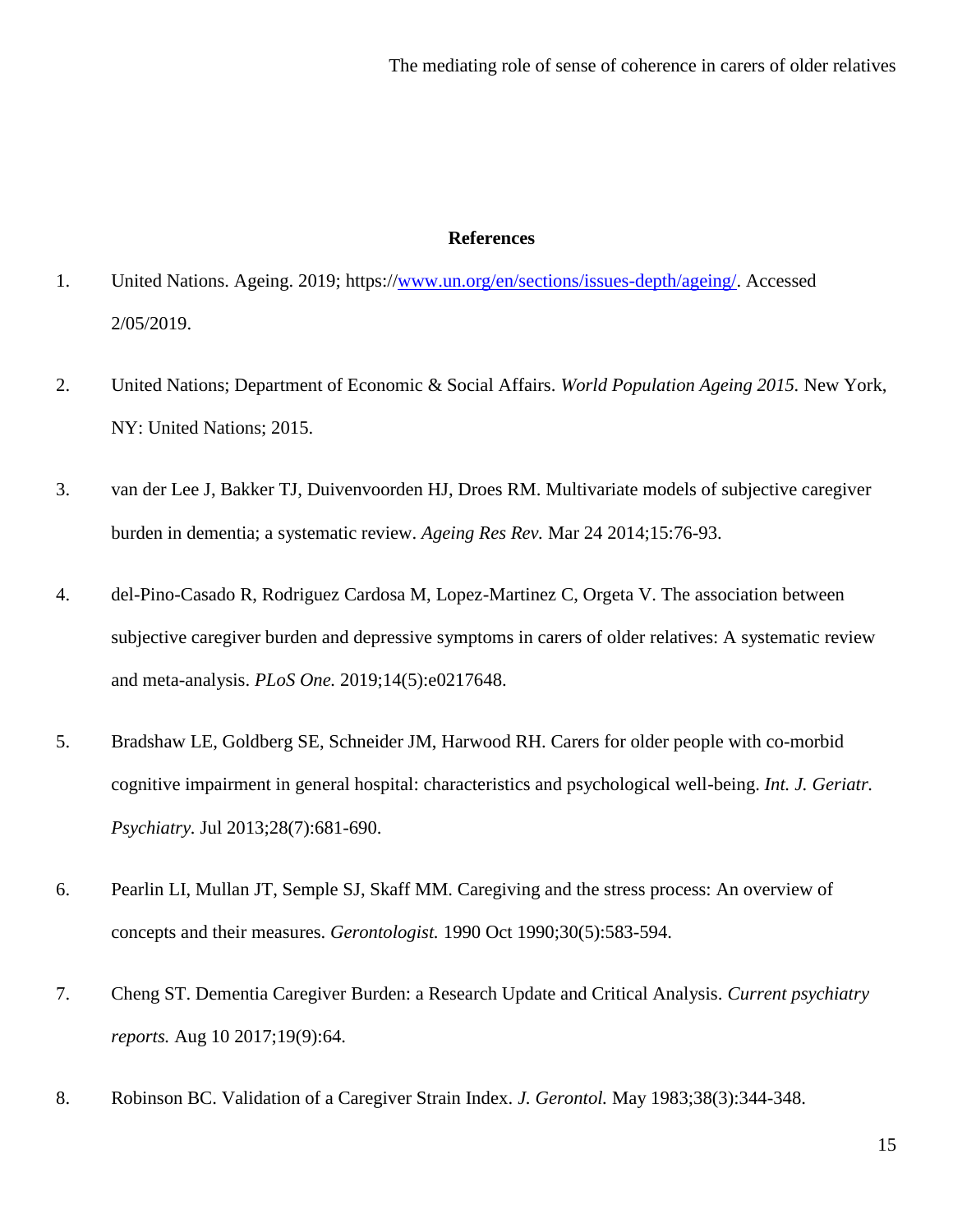- 9. Cooper C, Balamurali TB, Livingston G. A systematic review of the prevalence and covariates of anxiety in caregivers of people with dementia. *Int. Psychogeriatr.* Apr 2007;19(2):175-195.
- 10. Zhu W, Jiang Y. A Meta-analytic Study of Predictors for Informal Caregiver Burden in Patients With Stroke. *J. Stroke Cerebrovasc. Dis.* Dec 2018;27(12):3636-3646.
- 11. Sallim AB, Sayampanathan AA, Cuttilan A, Chun-Man Ho R. Prevalence of Mental Health Disorders Among Caregivers of Patients With Alzheimer Disease. *J. Am. Med. Dir. Assoc.* Dec 2015;16(12):1034- 1041.
- 12. Geng HM, Chuang DM, Yang F, et al. Prevalence and determinants of depression in caregivers of cancer patients: A systematic review and meta-analysis. *Medicine (Baltimore).* Sep 2018;97(39):e11863.
- 13. Antonovsky A. *Unraveling the mystery os health: how pwople manage stress and stay well.* San Francisco: Jossey-Bas; 1987.
- 14. Eriksson M, Lindström B. Antonovsky's sense of coherence scale and the relation with health: a systematic review. *J. Epidemiol. Community Health.* May 2006;60(5):376-381.
- 15. Mittelmark MB, Bauer GF. The meanings of salutogenesis. In: Mittelmark MB, Sagy S, Eriksson M, et al., eds. *The handbook of salutogenesis*. Switzerland: Springer; 2017:7-13.
- 16. Eriksson M, Lindström B. Antonovsky's sense of coherence scale and its relation with quality of life: a systematic review. *J. Epidemiol. Community Health.* Nov 2007;61(11):938-944.
- 17. Super S, Wagemakers MA, Picavet HS, Verkooijen KT, Koelen MA. Strengthening sense of coherence: opportunities for theory building in health promotion. *Health promotion international.* Dec 2016;31(4):869-878.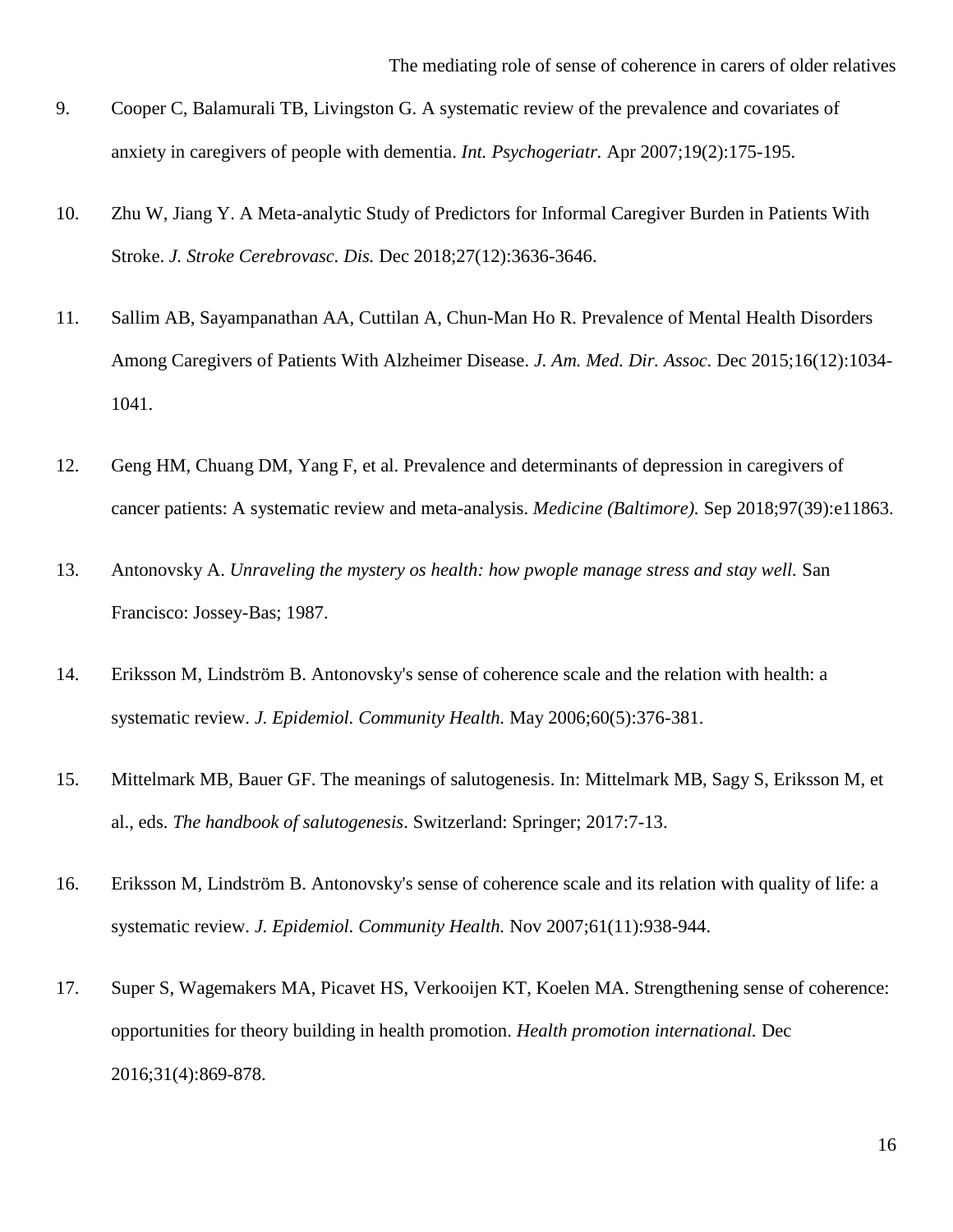- 18. Välimäki T, Martikainen J, Hongisto K, et al. Decreasing sense of coherence and its determinants in spousal caregivers of persons with mild Alzheimer's disease in three year follow-up: ALSOVA study. *Int. Psychogeriatr.* Jul 2014;26(7):1211-1220.
- 19. Wilks S, Croom B. Perceived Stress and Resilience in Alzheimer's Disease Caregivers: Testing Moderation and Mediation Models of Social Support. Comparative Study. *Aging Ment Health.*  2008;12(3):357.
- 20. del-Pino-Casado R, Espinosa-Medina A, López-Martínez C, Orgeta V. Sense of coherence, burden and mental health in caregiving: A systematic review and meta-analysis. *J Affect Disord.* 2019;242:14-21.
- 21. Jaracz K, Grabowska-Fudala B, Kozubski W. Caregiver burden after stroke: towards a structural model. *Neurol. Neurochir. Pol.* May-Jun 2012;46(3):224-232.
- 22. Tang ST, Cheng CC, Lee KC, Chen CH, Liu LN. Mediating Effects of Sense of Coherence on Family Caregivers' Depressive Distress While Caring for Terminally Ill Cancer Patients. *Cancer Nurs.* Oct 23 2013;36(6):2013.
- 23. Trujillo MA, Perrin PB, Panyavin I, et al. Mediation of family dynamics, personal strengths, and mental health in dementia caregivers. *Journal of Latina/o Psychology.* 2016;4:1-17.
- 24. Wu MH, Lee S, Su HY, Pai HC. The effect of cognitive appraisal in middle-aged women stroke survivors and the psychological health of their caregivers: a follow-up study. *J. Clin. Nurs.* Nov 2015;24(21-22):3155-3164.
- 25. Pearlin LI, Schooler C. The structure of coping. *J. Health Soc. Behav.* 1978:2-21.
- 26. Watson B, Tatangelo G, McCabe M. Depression and Anxiety Among Partner and Offspring Carers of People With Dementia: A Systematic Review. *Gerontologist*2018.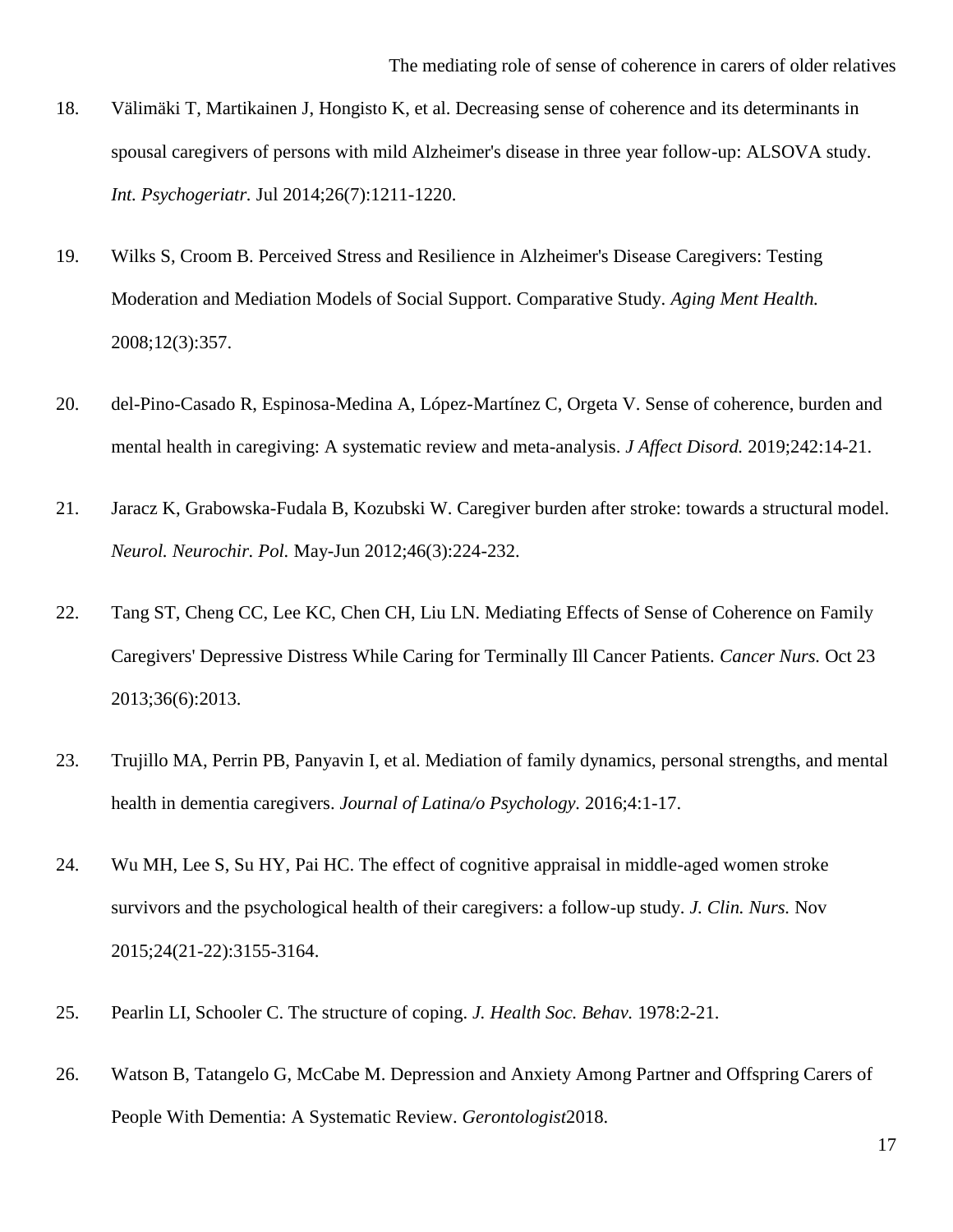- 27. del-Pino-Casado R, Pastor-Bravo MD, Palomino-Moral PA, Frias-Osuna A. Gender differences in primary home caregivers of older relatives in a Mediterranean environment: A cross-sectional study. *Arch. Gerontol. Geriatr.* Mar - Apr 2017;69:128-133.
- 28. OECD. *Long-term care for older people.* Paris: OECD; 2005.
- 29. Kraus M, Riedel M, Mot E, Willemé P, Röhrling G, Czypionka T. A Typology of Long-Term Care Systems in Europe. ENEPRI Research Report No. 91. European Network of Economic Policy Research Institutes; 2010: [www.ceps.eu.](http://www.ceps.eu/)
- 30. Virués-Ortega J, Martínez-Martín P, del Barrio JL, Lozano LM. Validación transcultural de la Escala de Sentido de Coherencia de Antonovsky (OLQ-13) en ancianos mayores de 70 años. *Med Clin (Barc).*  2007;128(13):486-492.
- 31. López Alonso SR, Moral Serrano MS. Validación del Índice de Esfuerzo del Cuidador en la población española. *Enferm Comunitaria (Gran).* 2005;1(1):12-17.
- 32. Goldberg D, Bridges K, Duncan-Jones P, Grayson D. Detecting anxiety and depression in general medical settings. *Br. Med. J.* Oct 8 1988;297(6653):897-899.
- 33. Baztán JJ, Pérez J, Alarcón T, San Cristóbal E, Izquierdo G, Manzarbeitia I. Indice de Barthel: Instrumento válido para la valoración funcional de pacientes con enfermedad cerebrovascular. *Rev Esp Geriatr Gerontol.* 1993;28:32-40.
- 34. Mahoney F, Barthel D. Functional evaluation: The Barthel Index. *Md. State Med. J.* Feb 1965;14:61-65.
- 35. Pfeiffer E. A short portable mental status questionnaire for the assessment of organic brain deficit in elderly patients. *J. Am. Geriatr. Soc.* Oct 1975;23(10):433-441.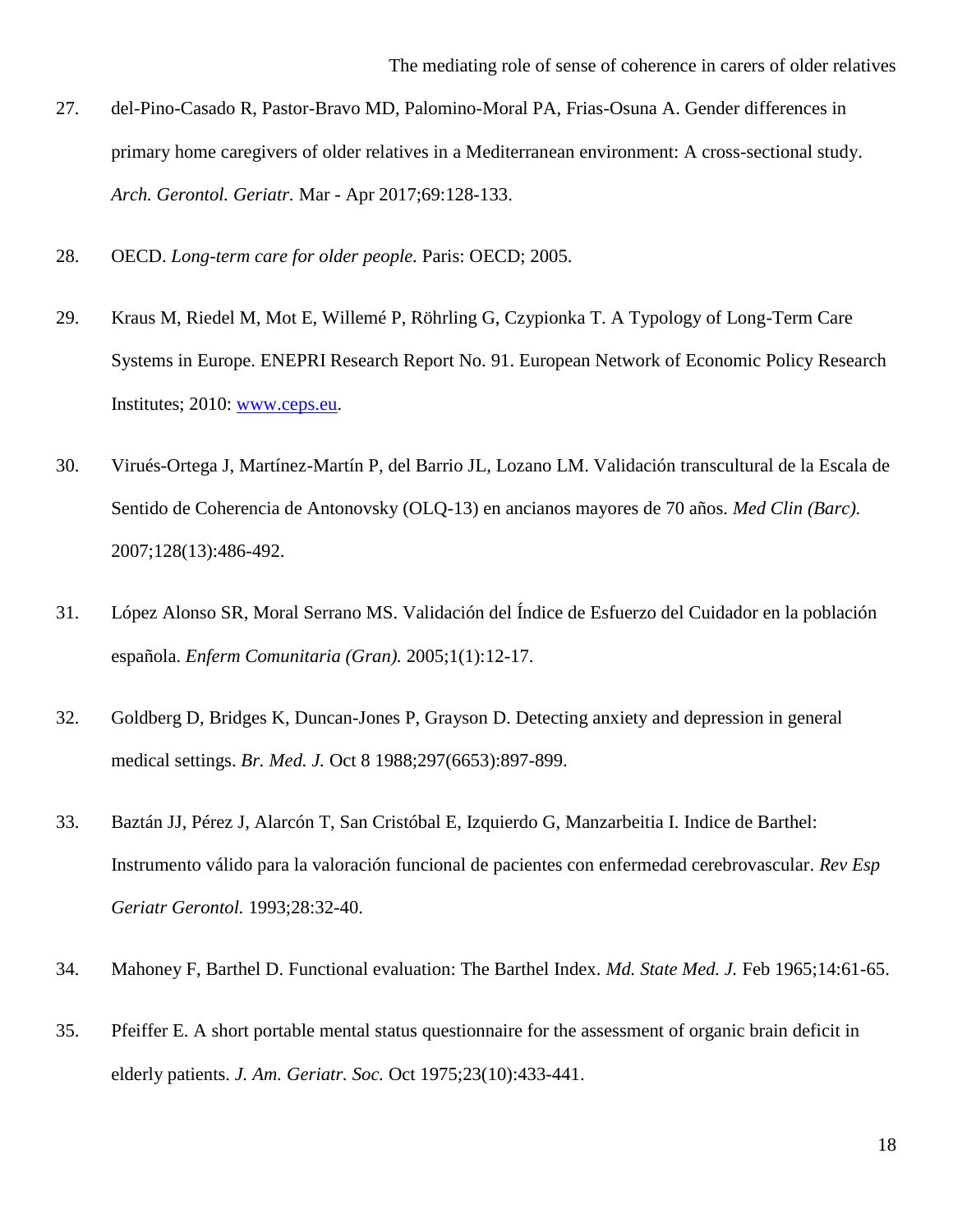- 36. Cummings JL, Mega M, Gray K, Roenberg-Thompson S, Carusi DA, Gornbein J. The Neuropsychiatric Inventory: Comprehensive assessment of psychopathology in dementia. *Neurology.* 1994;44:2308-2314.
- 37. Vilalta-Franch J, Lozano-Gallego M, Hernández-Ferrándiz M, Llinás-Reglá J, López-Pousa S, López OL. Neuropsychiatric Inventory. Propiedades psicométricas de su adaptación al español. *Rev. Neurol.*  1999;29(1):15-19.
- 38. Serrano-Ortega N, Frias-Osuna A, Recio-Gomez JM, del-Pino-Casado R. Diseño y validación de una escala para la medición de la dedicación al cuidado en personas cuidadoras de mayores dependientes (DeCuida) *Aten. Primaria.* Nov 2015;47(9):589-595.
- 39. World Medical Association (WMA). WMA Declaration of Helsinki Ethical Principles for Medical Research Involving Human Subjects. 2013; https:/[/www.wma.net/policies-post/wma-declaration-of](http://www.wma.net/policies-post/wma-declaration-of-helsinki-ethical-principles-for-medical-research-involving-human-subjects/)[helsinki-ethical-principles-for-medical-research-involving-human-subjects/.](http://www.wma.net/policies-post/wma-declaration-of-helsinki-ethical-principles-for-medical-research-involving-human-subjects/) Accessed 01/03/2020.
- 40. Schluchter MD. Flexible Approaches to Computing Mediated Effects in Generalized Linear Models: Generalized Estimating Equations and Bootstrapping. *Multivariate behavioral research.* Apr-Jun 2008;43(2):268-288.
- 41. Baron RM, Kenny DA. The moderator-mediator variable distinction in social psychological research: Conceptual, strategic, and statistical considerations. *J. Pers. Soc. Psychol.* 1986;51(6):1173-1182.
- 42. Sobel ME. Asymptotic intervals for indirect effects in structural equations models. S. Leinhart. In: Leinhart S, ed. *Sociological methodology*. San Francisco: Jossey-Bass; 1982:290-312.
- 43. del-Pino-Casado R, Frias-Osuna A, Palomino-Moral PA, Martinez-Riera JR. Gender Differences Regarding Informal Caregivers of Older People. *J. Nurs. Scholarsh.* Dec 2012;44(4):349-357.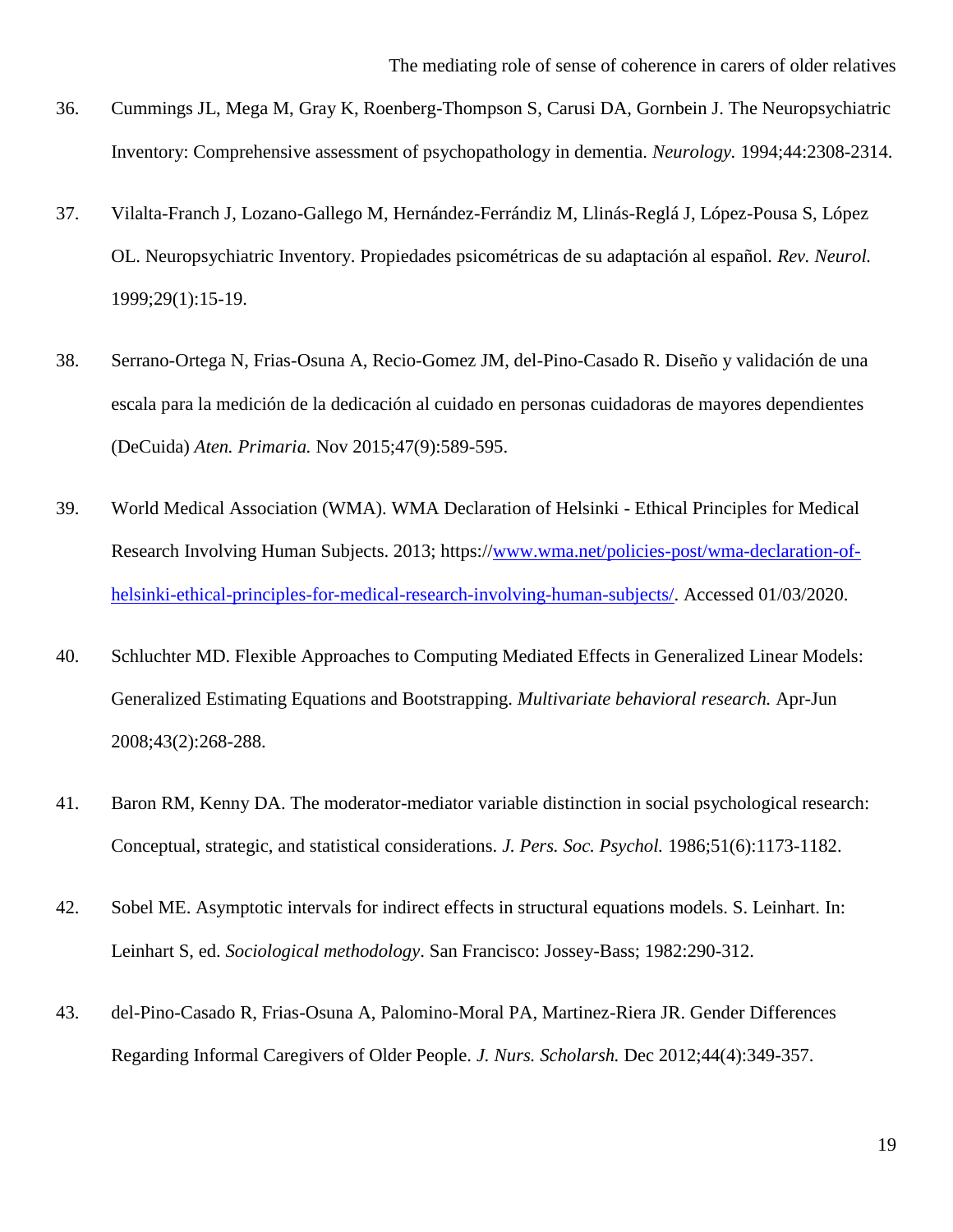- 44. Marques M, Woods B, Hopper L, et al. Relationship quality and sense of coherence in dementia: Results of a European cohort study. May 2019;34(5):745-755.
- 45. Janssen EP, de Vugt M, Köhler S, et al. Caregiver profiles in dementia related to quality of life, depression and perseverance time in the European Actifcare study: the importance of social health. *Aging Ment Health.* Jan 2017;21(1):49-57.
- 46. Rapp SR, Chao D. Appraisals of strain and of gain: Effects on psychological wellbeing of caregivers of dementia patients. *Aging & Mental Health.* 2000;4(2):142-147.
- 47. Chumbler NR, Rittman MR, Wu SS. Associations in sense of coherence and depression in caregivers of stroke survivors across 2 years. *J. Behav. Health Serv. Res.* Apr 2008;35(2):226-234.
- 48. Jaracz K, Grabowska-Fudala B, Górna K, Jaracz J, Moczko J, Kozubski W. Burden in caregivers of long-term stroke survivors: Prevalence and determinants at 6 months and 5 years after stroke. *Patient Educ. Couns.* 2015;98(8):1011-1016.
- 49. Lazarus RS, Folkman S. *Stress, appraisal and coping.* New York, NY: Springer; 1984.
- 50. O'Rourke N, Kupferschmidt AL, Claxton A, Smith JZ, Chappell N, Beattie BL. Psychological resilience predicts depressive symptoms among spouses of persons with Alzheimer disease over time. *Aging Ment Health.* Nov 2010;14(8):984-993.
- 51. Lindström B, Eriksson M. Salutogenesis. *J. Epidemiol. Community Health.* 2005 Jun 2005;59(6):440- 442.
- 52. Lim H, Han K. [Effects of the Family Resilience Enhancement Program for families of patients with chronic schizophrenia]. *J. Korean Acad. Nurs.* Feb 2013;43(1):133-142.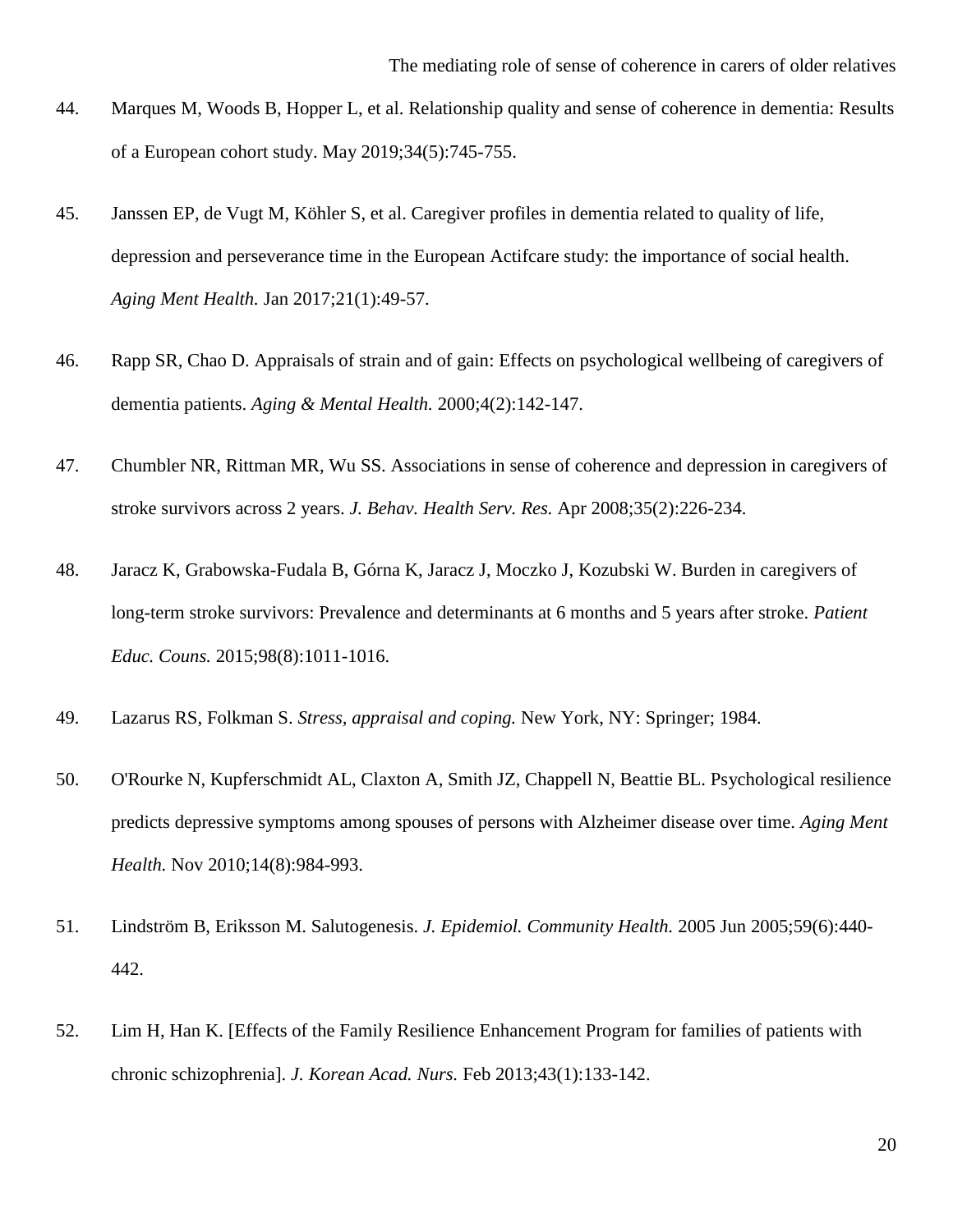- 53. Odajima Y, Kawaharada M, Wada N. Development and validation of an educational program to enhance sense of coherence in patients with diabetes mellitus type 2. *Nagoya J. Med. Sci.* Aug 2017;79(3):363- 374.
- 54. Forsberg KA, Bjorkman T, Sandman PO, Sandlund M. Influence of a lifestyle intervention among persons with a psychiatric disability: a cluster randomised controlled trail on symptoms, quality of life and sense of coherence. *J. Clin. Nurs.* Jun 2010;19(11-12):1519-1528.
- 55. Stansfeld J, Orrell M, Vernooij-Dassen M, Wenborn J. Sense of coherence in family caregivers of people living with dementia: a mixed-methods psychometric evaluation. *Health Qual Life Outcomes.*  Mar 11 2019;17(1):44.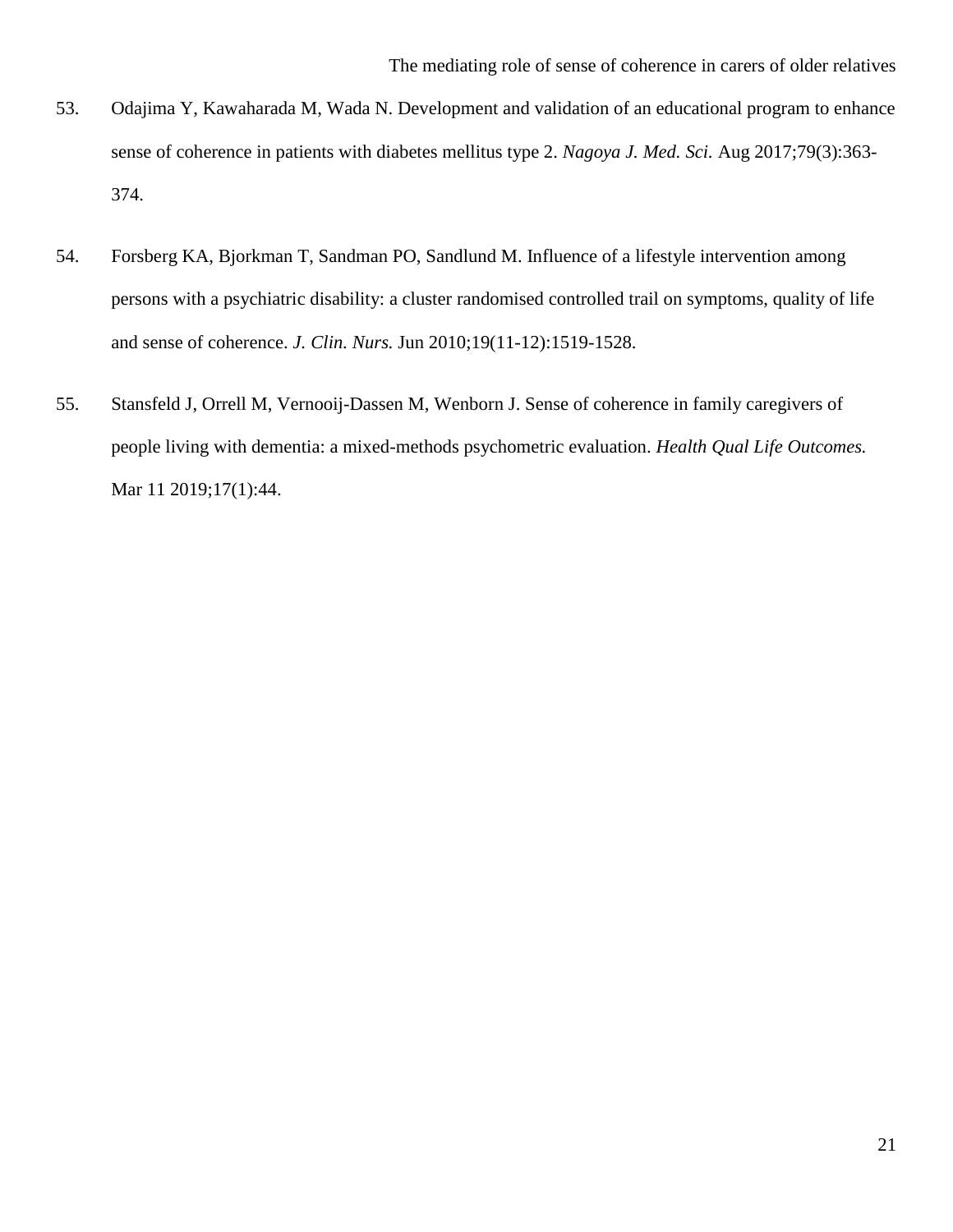# **Data availability statement**

The data that support the findings of this study are available from the corresponding author upon reasonable request.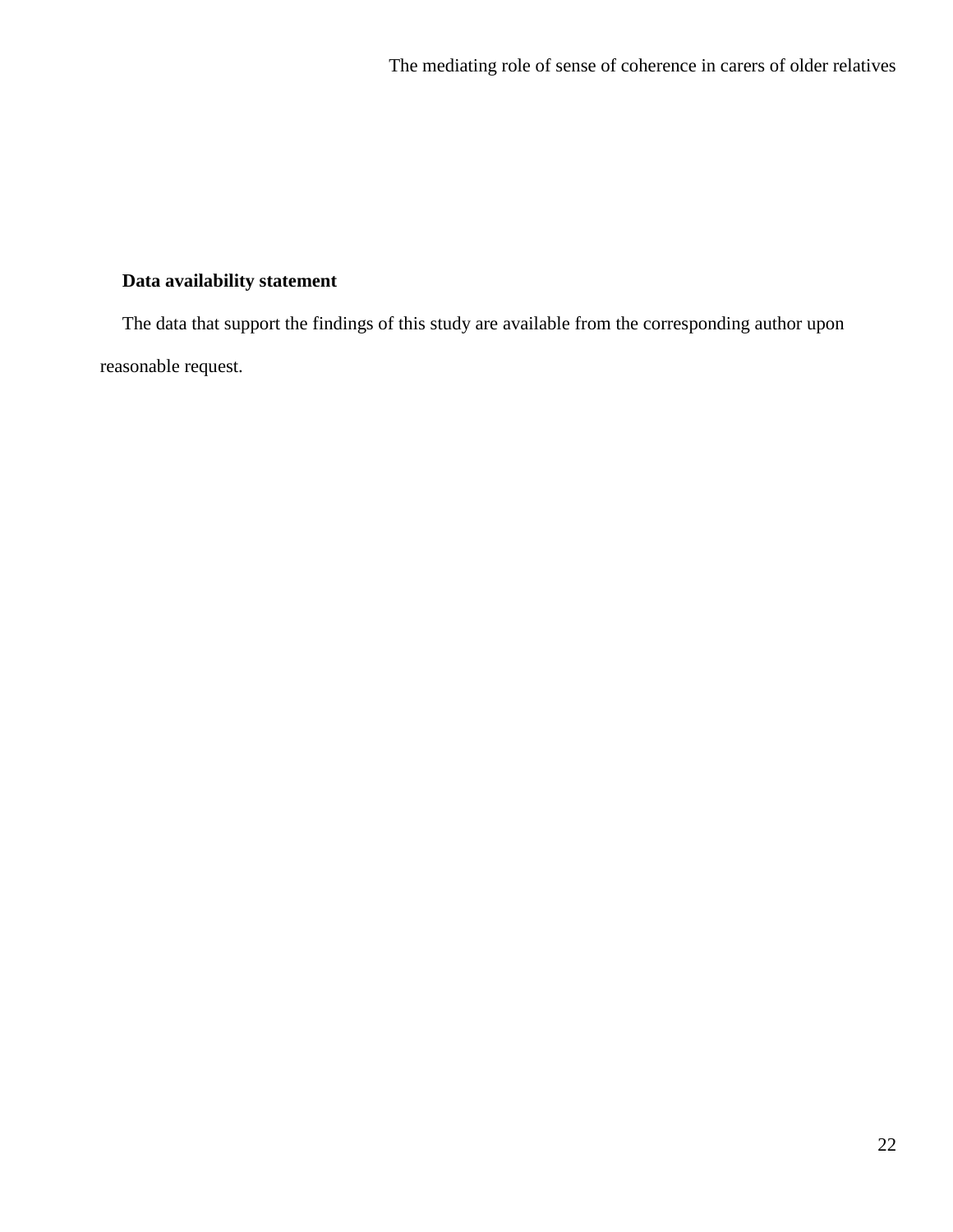# **Figure legends**

Figure 1. Paths in mediation relationships

Figure 2. Sobel test reporting on the mediation effects of SOC on the relationship of caregiver strain with depressive and anxiety symptoms

Abbreviations: B: unstandardised regression coefficient, SE: standard error, z: z-scores of Sobel test, p: p-value.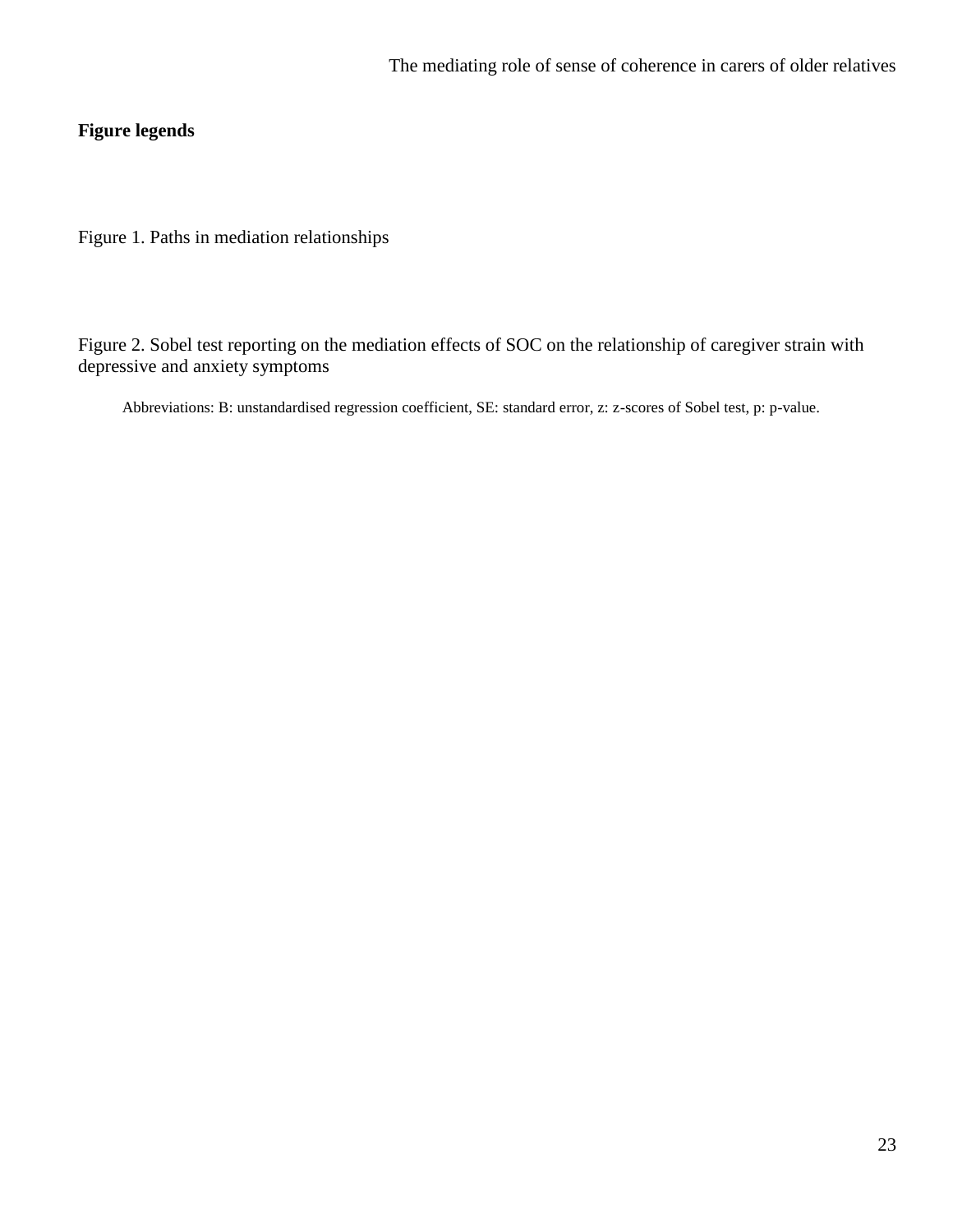Table 1 Characteristics of the sample (N= 132)

| Characteristics                 | $\mathbf n$    | $\frac{0}{0}$ | $\boldsymbol{M}$ | SD    |
|---------------------------------|----------------|---------------|------------------|-------|
|                                 | Caregiver      |               |                  |       |
| Age                             |                |               | 56.27            | 11.75 |
| Gender                          |                |               |                  |       |
| Female                          | 114            | 86.4          |                  |       |
| Male                            | 18             | 13.6          |                  |       |
| Kinship                         |                |               |                  |       |
| Daughter/Son                    | 98             | 74.2          |                  |       |
| Spouse                          | 17             | 12.9          |                  |       |
| Others                          | 17             | 12.9          |                  |       |
| Co-residence                    |                |               |                  |       |
| Yes                             | 92             | 69.7          |                  |       |
| N <sub>o</sub>                  | 40             | 30.3          |                  |       |
| Duration of caregiving (months) |                |               | 110.2            | 94.6  |
|                                 | Care recipient |               |                  |       |
| Age                             |                |               | 85.2             | 6.2   |
| <b>Sex</b>                      |                |               |                  |       |
| Female                          | 100            | 75.8          |                  |       |
| Male                            | 32             | 24.2          |                  |       |
| Cause of dependency             |                |               |                  |       |
| Frail older people              | 101            | 76.5          |                  |       |
| Cognitive impairment            | 15             | 11.4          |                  |       |
| Cancer                          | 10             | 7.6           |                  |       |
| <b>Stroke</b>                   | $\overline{4}$ | 3.0           |                  |       |
| Missing data                    | $\overline{2}$ | 1.5           |                  |       |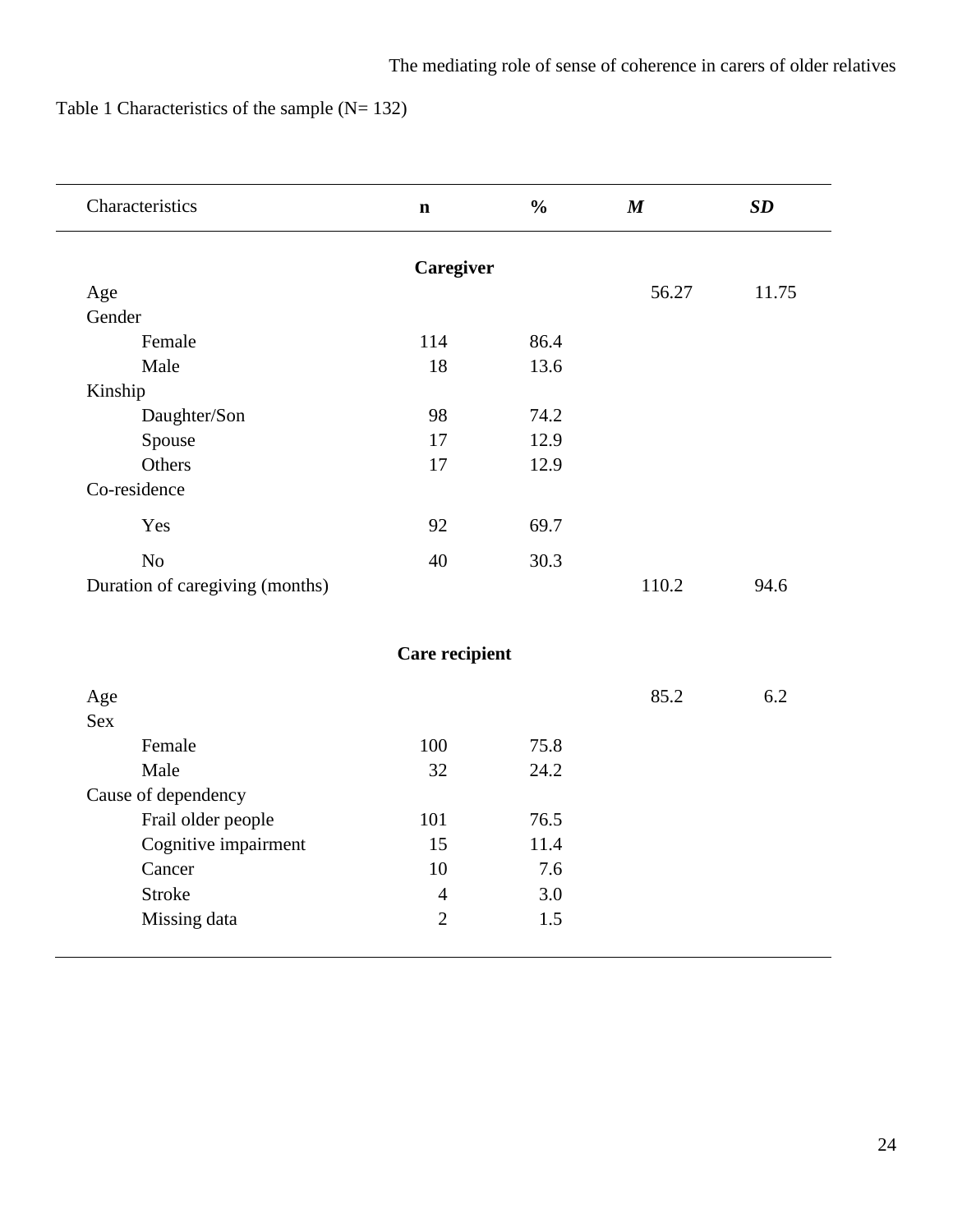| Table 2 Descriptive data of study variables at T1 (baseline) and T2 (follow-up) |  |  |
|---------------------------------------------------------------------------------|--|--|
|                                                                                 |  |  |

| Variable (range of scores)       | <b>Time</b>    | $\mathbf M$ | SD    | 95 % IC         |  |
|----------------------------------|----------------|-------------|-------|-----------------|--|
| Sense of Coherence $(7-91)$      | $\mathbf{1}$   | 63.59       | 13.64 | $59.58 - 67.36$ |  |
|                                  | $\mathbf{2}$   | 64.09       | 15.07 | $60.75 - 67.42$ |  |
| Caregiver strain $(0 - 13)$      | $\mathbf{1}$   | 5.39        | 3.16  | $4.02 - 5.98$   |  |
|                                  | $\overline{2}$ | 6.04        | 3.53  | $4.39 - 6.47$   |  |
| Anxiety $(1 – 9)$                | $\mathbf{1}$   | 4.06        | 2.93  | $3.18 - 4.98$   |  |
|                                  | $\mathbf{2}$   | 3.14        | 2.78  | $2.38 - 4.03$   |  |
| Depressive symptoms $(1 – 9)$    | $\mathbf{1}$   | 2.91        | 2.74  | $2.12 - 3.83$   |  |
|                                  | $\overline{2}$ | 2.51        | 2.82  | $1.46 - 3.16$   |  |
| Intensity of care $(0 - 100)$    | $\mathbf{1}$   | 56.33       | 27.90 | $41.23 - 55.83$ |  |
|                                  | $\sqrt{2}$     | 58.51       | 30.15 | $41.58 - 56.42$ |  |
| Functional capacity $(0-20)$     | $\mathbf{1}$   | 7.39        | 5.56  | $6.16 - 8.62$   |  |
|                                  | $\overline{2}$ | 7.30        | 5.55  | $6.07 - 8.53$   |  |
| Cognitive impairment $(0 - 10)$  | $\mathbf{1}$   | 3.94        | 3.02  | $2.96 - 4.51$   |  |
|                                  | $\overline{2}$ | 4.21        | 3.15  | $2.66 - 4.32$   |  |
| Behavioural problems $(0 - 120)$ | $\mathbf{1}$   | 12.39       | 14.50 | $7.67 - 16.29$  |  |
|                                  | $\mathbf{2}$   | 12.47       | 15.62 | $5.96 - 11.96$  |  |
|                                  |                |             |       |                 |  |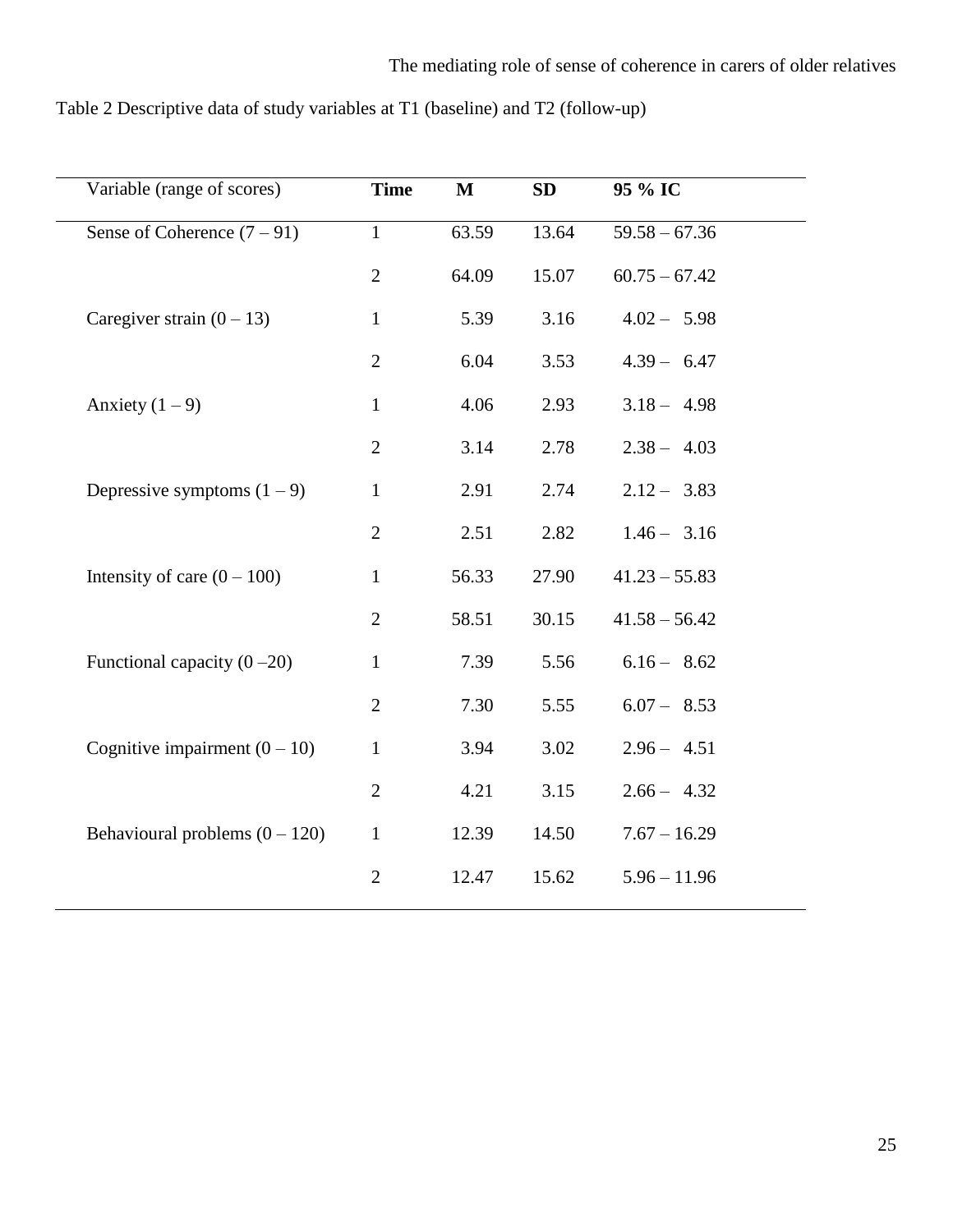| Variables                   | Remaining            | Dropping out         | P-value            |  |
|-----------------------------|----------------------|----------------------|--------------------|--|
|                             | $(M \text{ or } \%)$ | $(M \text{ or } \%)$ |                    |  |
| Sense of coherence          | 64.35                | 62.39                | $0.289^{a}$        |  |
| Caregiver strain            | 5.20                 | 5.69                 | $0.386^{a}$        |  |
| Anxiety                     | 3.79                 | 4.51                 | $0.163^{a}$        |  |
| Depressive symptoms         | 2.80                 | 3.10                 | $0.383^{a}$        |  |
| Intensity of care           | 55.16                | 58.18                | $0.594^{\text{a}}$ |  |
| Functional capacity         | 7.52                 | 6.88                 | $0.521^{\rm a}$    |  |
| Cognitive impairment        | 3.93<br>3.95         | $0.994^{\text{a}}$   |                    |  |
| <b>Behavioural problems</b> | 12.05                | 12.93                | $0.211^{a}$        |  |
| Caregiver gender            |                      |                      |                    |  |
| Female                      | 84.0%                | 90.20%               |                    |  |
| Male                        | 16.0%                | 9.80%                | 0.309 <sup>b</sup> |  |
| Kinship                     |                      |                      |                    |  |
| <b>Spouses</b>              | 11.10%               | 15.70%               | $0.445^{\rm b}$    |  |
| Rest                        | 88.90%               | 84.30%               |                    |  |
|                             |                      |                      |                    |  |

Table 3 Differences on main study variables between completers ( $n = 81$ ) and non-completers ( $n = 51$ ).

Notes: <sup>a</sup> Mann-Whitney's U; <sup>b</sup> Pearson's Chi-squared.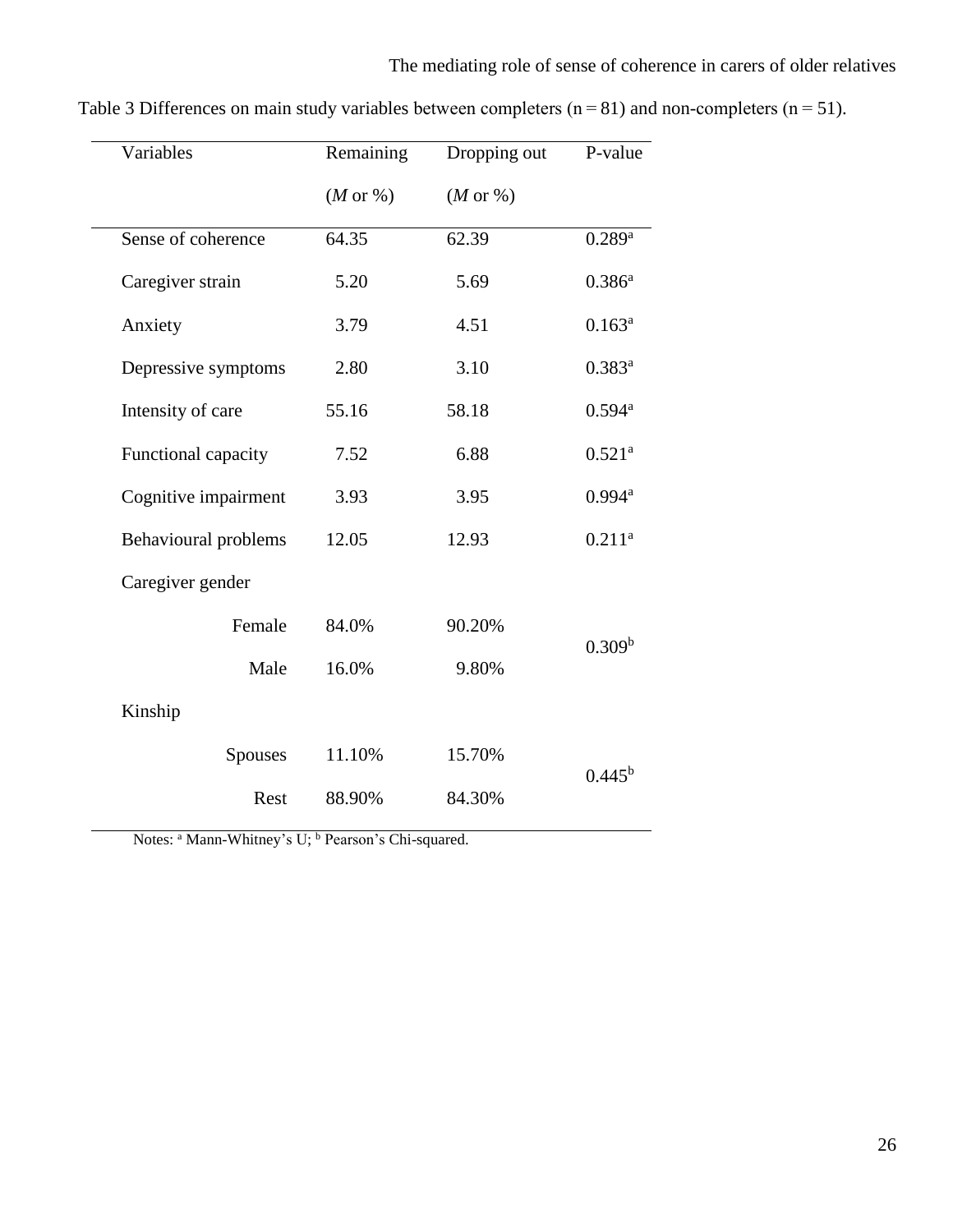Table 4 Multivariate regression analyses for caregiver strain, anxiety and depressive symptoms at one-year follow-up (T2)

| Dependent variable  | Independent variables                   | B        | <b>SE</b> | ß        | p     |
|---------------------|-----------------------------------------|----------|-----------|----------|-------|
|                     |                                         |          |           |          |       |
| Caregiver strain    | SOC <sub>T1</sub>                       | $-0.043$ | 0.029     | $-0.168$ | 0.010 |
|                     | Caregiver strain T1                     | 0.575    | 0.131     | 0.539    | 0.142 |
|                     | Functional capacity T1                  | $-0.034$ | 0.067     | $-0.051$ | 0.000 |
|                     | Cognitive impairment T1                 | $-0.131$ | 0.123     | $-0.111$ | 0.616 |
|                     | Behavioural problems T1                 | 0.005    | 0.026     | 0.022    | 0.292 |
|                     | $r^2 = 0.40$                            |          |           |          |       |
| Anxiety             | SOC <sub>T1</sub>                       | $-0.08$  | 0.021     | $-0.38$  | 0.001 |
|                     | Anxiety T1                              | 0.36     | 0.113     | 0.39     | 0.002 |
|                     | Functional capacity T1                  | 0.09     | 0.045     | 0.18     | 0.045 |
|                     | Cognitive impairment T1                 | 0.14     | 0.088     | 0.14     | 0.128 |
|                     | Behavioural problems T1                 | 0.02     | 0.018     | 0.11     | 0.288 |
|                     | $r^2 = 0.54$                            |          |           |          |       |
| Depressive symptoms | SOC <sub>T1</sub>                       | $-0.06$  | 0.024     | $-0.28$  | 0.023 |
|                     | Depressive symptoms T1                  | 0.46     | 0.125     | 0.47     | 0.001 |
|                     | Functional capacity T1                  | $-0.02$  | 0.050     | $-0.05$  | 0.633 |
|                     |                                         | 0.06     | 0.090     | 0.07     | 0.483 |
|                     | Cognitive impairment T1                 |          |           |          |       |
|                     | Behavioural problems T1<br>$r^2 = 0.43$ | 0.02     | 0.020     | 0.09     | 0.417 |

Notes: T1: baseline, SOC: sense of coherence, B: unstandardised regression coefficients, SE: standard error, ß: standardised

regression coefficients; p: p-value.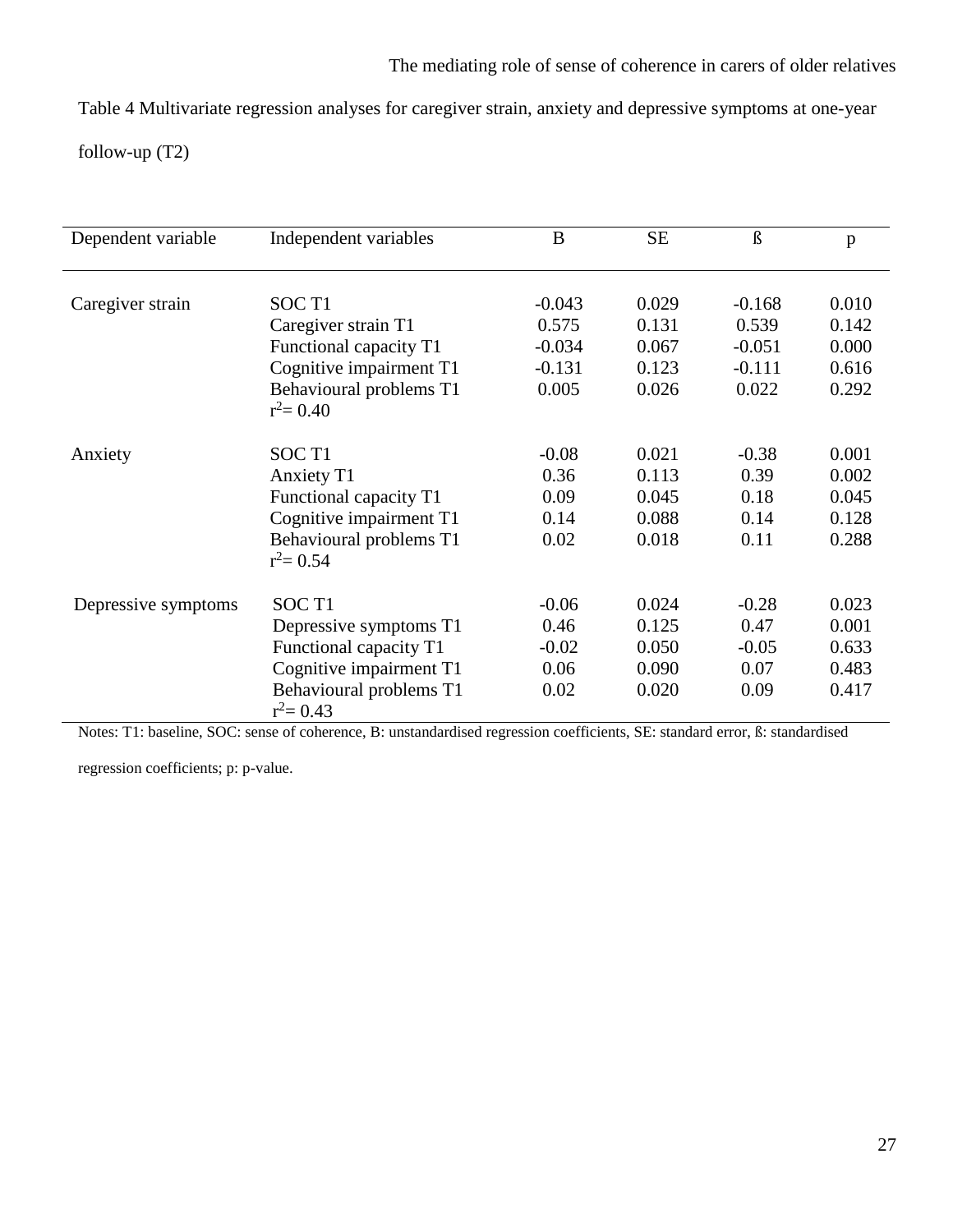